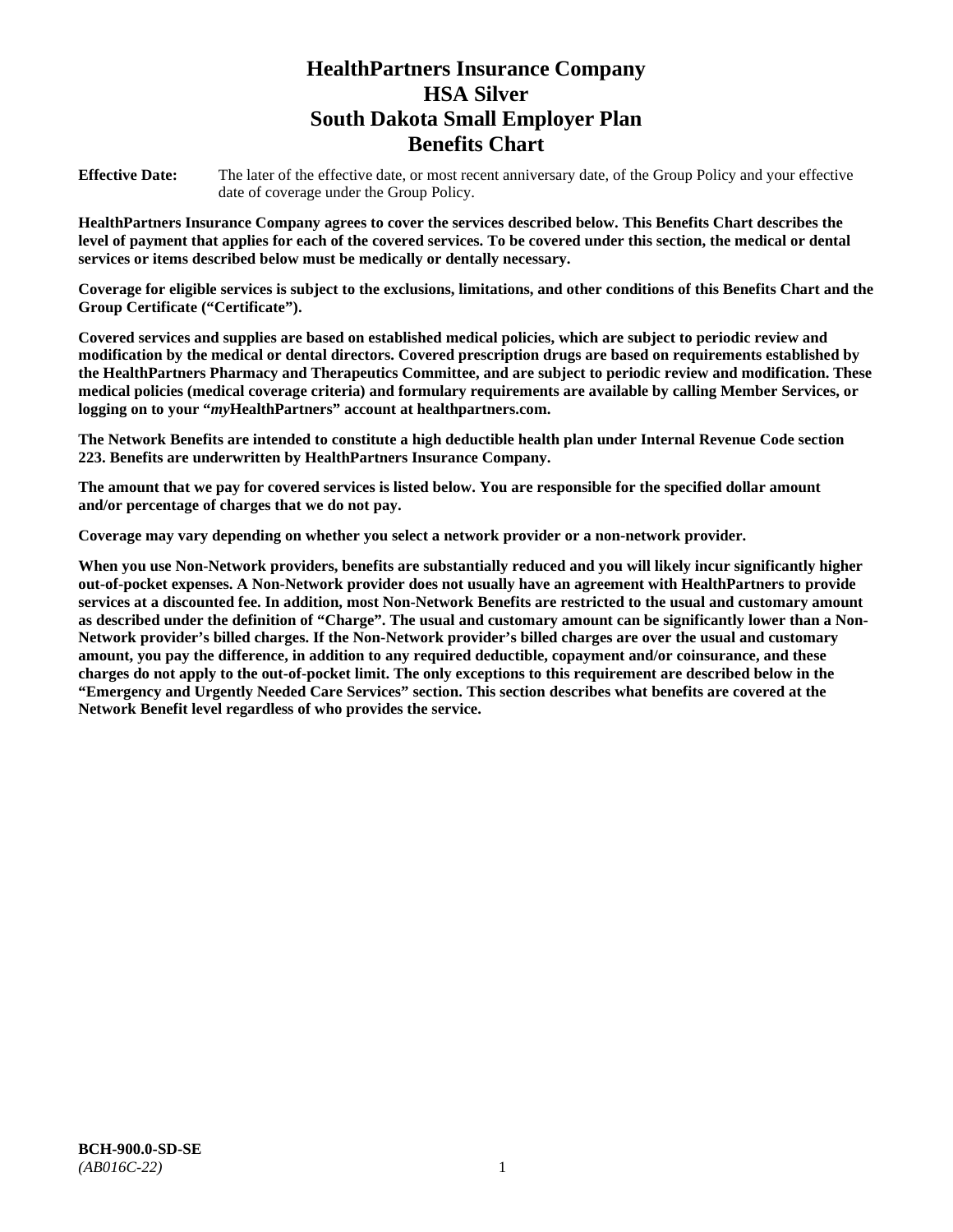# **These definitions apply to this Benefits Chart. They also apply to the Certificate.**

| <b>Biosimilar Drug:</b> | A prescription drug, approved by the Food and Drug Administration (FDA), that the FDA<br>has determined is biosimilar to and interchangeable with a biological brand name drug.<br>Biosimilar drugs are not considered generic drugs and are not covered under the generic<br>drug benefit.                                                                                                                                                                                                                                                                                                                                         |
|-------------------------|-------------------------------------------------------------------------------------------------------------------------------------------------------------------------------------------------------------------------------------------------------------------------------------------------------------------------------------------------------------------------------------------------------------------------------------------------------------------------------------------------------------------------------------------------------------------------------------------------------------------------------------|
| <b>Brand Name Drug:</b> | A prescription drug, approved by the Food and Drug Administration (FDA), that is<br>manufactured, sold, or licensed for sale under a trademark by the pharmaceutical company<br>that originally researched and developed the drug. Brand name drugs have the same active-<br>ingredient formula as the generic version of the drug. However, generic drugs are<br>manufactured and sold by other drug manufacturers and are generally not available until<br>after the patent on the brand name drug has expired. A few brand name drugs may be<br>covered at the generic drug benefit level if this is indicated on the Formulary. |
| <b>Calendar Year:</b>   | This is the 12-month period beginning 12:01 A.M. Central Time, on January 1, and ending<br>12:00 A.M. Central Time of the next following December 31.                                                                                                                                                                                                                                                                                                                                                                                                                                                                               |
| <b>Charge:</b>          | For covered services delivered by a network provider this is the provider's discounted<br>charge for a given medical/surgical service, procedure or item.                                                                                                                                                                                                                                                                                                                                                                                                                                                                           |
|                         | For covered services delivered by non-network providers, a contracted rate may apply if<br>such arrangement is available to HealthPartners.                                                                                                                                                                                                                                                                                                                                                                                                                                                                                         |
|                         | For the usual and customary charge for covered services delivered by non-network<br>providers, our payment is calculated using one of the following options to be determined at<br>HealthPartners' discretion: 1) a percentage of the Medicare fee schedule; 2) a comparable<br>schedule if the service is not on the Medicare fee schedule; or 3) a commercially<br>reasonable rate for such service.                                                                                                                                                                                                                              |
|                         | The usual and customary charge is the maximum amount allowed that we consider in the<br>calculation of the payment of charges incurred for certain covered services. You must pay<br>for any charges above the usual and customary charge, and they do not apply to the Out-of-<br>Pocket Limit.                                                                                                                                                                                                                                                                                                                                    |
|                         | A charge is incurred for covered ambulatory medical and surgical services, on the date the<br>service or item is provided. A charge is incurred for covered inpatient services, on the date<br>of admission to a hospital. To be covered, a charge must be incurred on or after your<br>effective date and on or before the termination date.                                                                                                                                                                                                                                                                                       |
| Copayment/Coinsurance:  | The specified dollar amount, or percentage, of charges incurred for covered services, which<br>we do not pay, but which you must pay, each time you receive certain medical services,<br>procedures or items. Our payment for those covered services or items begins after the<br>copayment or coinsurance is satisfied. Covered services or items requiring a copayment or<br>coinsurance are specified in this Benefits Chart.                                                                                                                                                                                                    |
|                         | For services provided by a network provider:                                                                                                                                                                                                                                                                                                                                                                                                                                                                                                                                                                                        |
|                         | An amount which is listed as a flat dollar copayment is applied to a network provider's<br>discounted charges for a given service. However, if the network provider's discounted<br>charge for a service or item is less than the flat dollar copayment, you will pay the network<br>provider's discounted charge. An amount which is listed as a percentage of charges or<br>coinsurance is based on the network provider's discounted charges, calculated at the time<br>the claim is processed, which may include an agreed upon fee schedule rate for case rate or<br>withhold arrangements.                                    |
|                         | For services provided by a non-network provider:                                                                                                                                                                                                                                                                                                                                                                                                                                                                                                                                                                                    |
|                         | Any copayment or coinsurance is applied to the lesser of the provider's charges or the<br>usual and customary charge for a service.                                                                                                                                                                                                                                                                                                                                                                                                                                                                                                 |
|                         | A copayment or coinsurance is due at the time a service is provided, or when billed by the<br>provider. The copayment or coinsurance applicable for a scheduled visit with a network<br>provider will be collected for each visit, late cancellation and failed appointment.                                                                                                                                                                                                                                                                                                                                                        |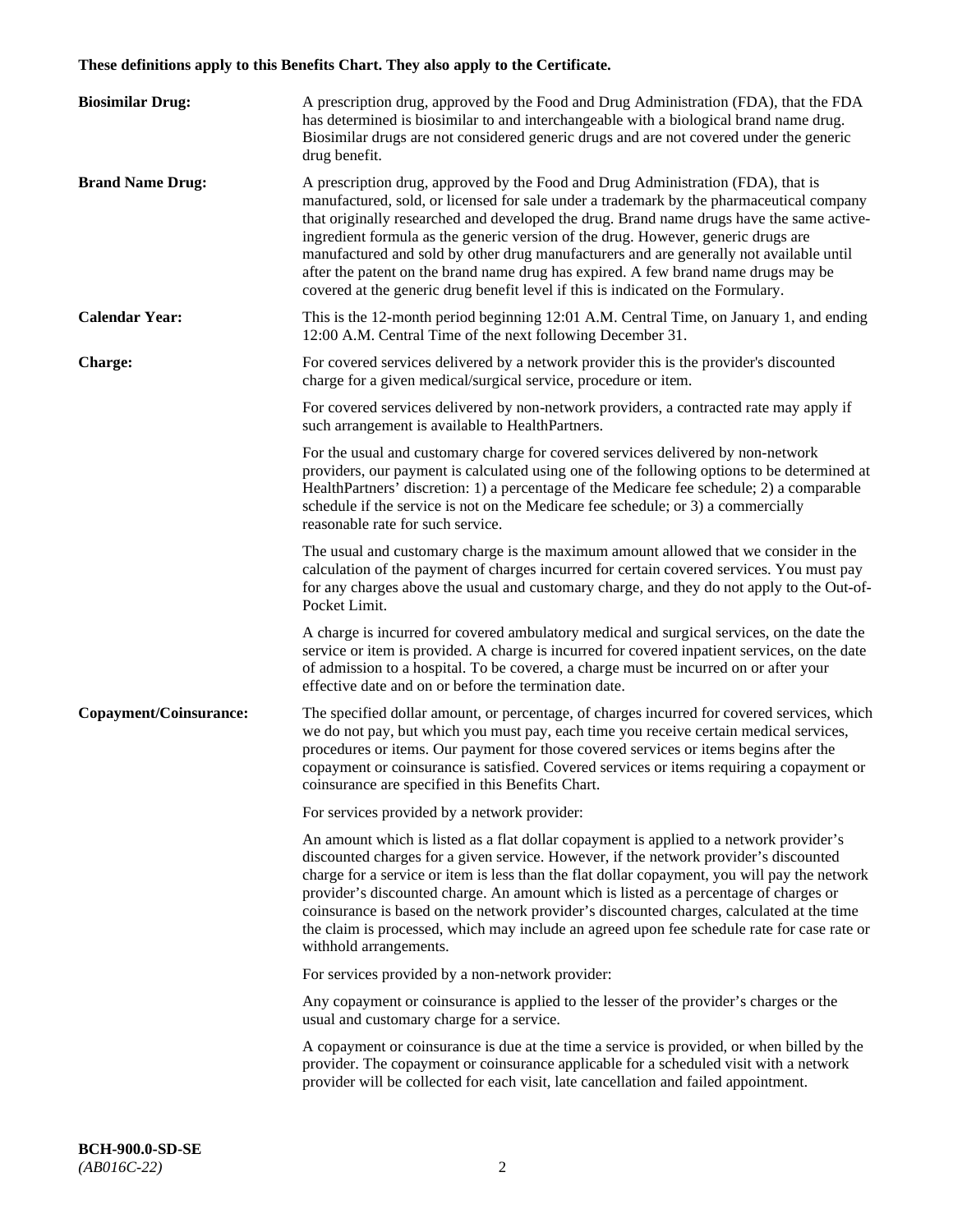| Deductible:                      | The specified dollar amount of charges incurred for covered services, which we do not pay,<br>but an enrollee or a family has to pay first in a calendar year. Our payment for those<br>services or items begins after the deductible is satisfied. If you have a family deductible,<br>each individual family member may only contribute up to the individual deductible amount<br>toward the family deductible. An individual's copayments and coinsurance do not apply<br>toward the family deductible. For Network Benefits, your family deductible will follow the<br>family deductible for the highest Benefit Level in which any family member is enrolled<br>during that calendar year. For network providers, the amount of the charges that apply to<br>the deductible are based on the network provider's discounted charges, calculated at the<br>time the claim is processed, which may include an agreed upon fee schedule rate for case<br>rate or withhold arrangements. For non-network providers, the amount of charges that<br>apply to the deductible are the lesser of the provider's charges or the usual and customary<br>charge for a service. |
|----------------------------------|------------------------------------------------------------------------------------------------------------------------------------------------------------------------------------------------------------------------------------------------------------------------------------------------------------------------------------------------------------------------------------------------------------------------------------------------------------------------------------------------------------------------------------------------------------------------------------------------------------------------------------------------------------------------------------------------------------------------------------------------------------------------------------------------------------------------------------------------------------------------------------------------------------------------------------------------------------------------------------------------------------------------------------------------------------------------------------------------------------------------------------------------------------------------|
|                                  | Any amounts paid or reimbursed by a third party, including, but not limited to: point of<br>service rebates, manufacturer coupons, manufacturer debit cards or other forms of direct<br>reimbursement to an Insured for a product or service, will not apply toward the deductible,<br>to the extent permitted under state and federal law.                                                                                                                                                                                                                                                                                                                                                                                                                                                                                                                                                                                                                                                                                                                                                                                                                            |
|                                  | Your plan has an embedded deductible. This means once an Insured meets the individual<br>deductible, the plan begins paying benefits for that person. If two or more members of the<br>family meet the family deductible, the plan begins paying benefits for all members of the<br>family, regardless of whether each Insured has met the individual deductible. However, an<br>Insured may not contribute more than the individual deductible toward the family<br>deductible.                                                                                                                                                                                                                                                                                                                                                                                                                                                                                                                                                                                                                                                                                       |
|                                  | All services are subject to the deductible unless otherwise indicated below in this Benefits<br>Chart.                                                                                                                                                                                                                                                                                                                                                                                                                                                                                                                                                                                                                                                                                                                                                                                                                                                                                                                                                                                                                                                                 |
| <b>Formulary:</b>                | This is a current list, which may be revised from time to time, of prescription drugs,<br>medications, equipment and supplies covered by us as indicated in this Benefits Chart<br>which are covered at the highest benefit level. Some drugs on the Formulary may require<br>prior authorization to be covered as formulary drugs. The Formulary, and information on<br>drugs that require prior authorization, are available by calling Member Services, or logging<br>on to your "myHealthPartners" account at healthpartners.com.                                                                                                                                                                                                                                                                                                                                                                                                                                                                                                                                                                                                                                  |
| <b>Generic Drug:</b>             | A prescription drug approved by the Food and Drug Administration (FDA) that the FDA<br>has determined is comparable to a brand name drug product in dosage form, strength, route<br>of administration, quality, intended use and documented bioequivalence. Generally, generic<br>drugs cost less than brand name drugs. Some brand name drugs may be covered at the<br>generic drug benefit level if this is indicated on the Formulary.                                                                                                                                                                                                                                                                                                                                                                                                                                                                                                                                                                                                                                                                                                                              |
| <b>Lifetime Maximum Benefit:</b> | The specified coverage limit actually paid by us for services and/or charges incurred by<br>you for a given procedure or diagnosis. Payment of benefits under this Benefits Chart<br>ceases when that Lifetime Maximum Benefit is reached. You have to pay for subsequent<br>charges.                                                                                                                                                                                                                                                                                                                                                                                                                                                                                                                                                                                                                                                                                                                                                                                                                                                                                  |
| <b>Non-Formulary Drug:</b>       | This is a prescription drug, approved by the Food and Drug Administration (FDA), that is<br>not on the Formulary, is medically necessary and is not investigative or otherwise excluded<br>under the Certificate.                                                                                                                                                                                                                                                                                                                                                                                                                                                                                                                                                                                                                                                                                                                                                                                                                                                                                                                                                      |
| <b>Out-of-Pocket Expenses:</b>   | You pay the specified copayments/coinsurance and deductibles applicable for particular<br>services, subject to the Out-of-Pocket Limit described below. These amounts are in<br>addition to the monthly premium payments.                                                                                                                                                                                                                                                                                                                                                                                                                                                                                                                                                                                                                                                                                                                                                                                                                                                                                                                                              |
| <b>Out-of-Pocket Limit:</b>      | You pay the copayments/coinsurance and deductibles for covered services, to the<br>individual or family Out-of-Pocket Limit. Thereafter we cover 100% of charges incurred<br>for all other covered services, for the rest of the calendar year. You pay amounts greater<br>than the Out-of-Pocket Limit if you exceed any Lifetime Maximum Benefit, or visit or day<br>limits.                                                                                                                                                                                                                                                                                                                                                                                                                                                                                                                                                                                                                                                                                                                                                                                         |
|                                  | Non-Network Benefits above the usual and customary charge (see definition of charge<br>above) do not apply to the Out-of-Pocket Limit.                                                                                                                                                                                                                                                                                                                                                                                                                                                                                                                                                                                                                                                                                                                                                                                                                                                                                                                                                                                                                                 |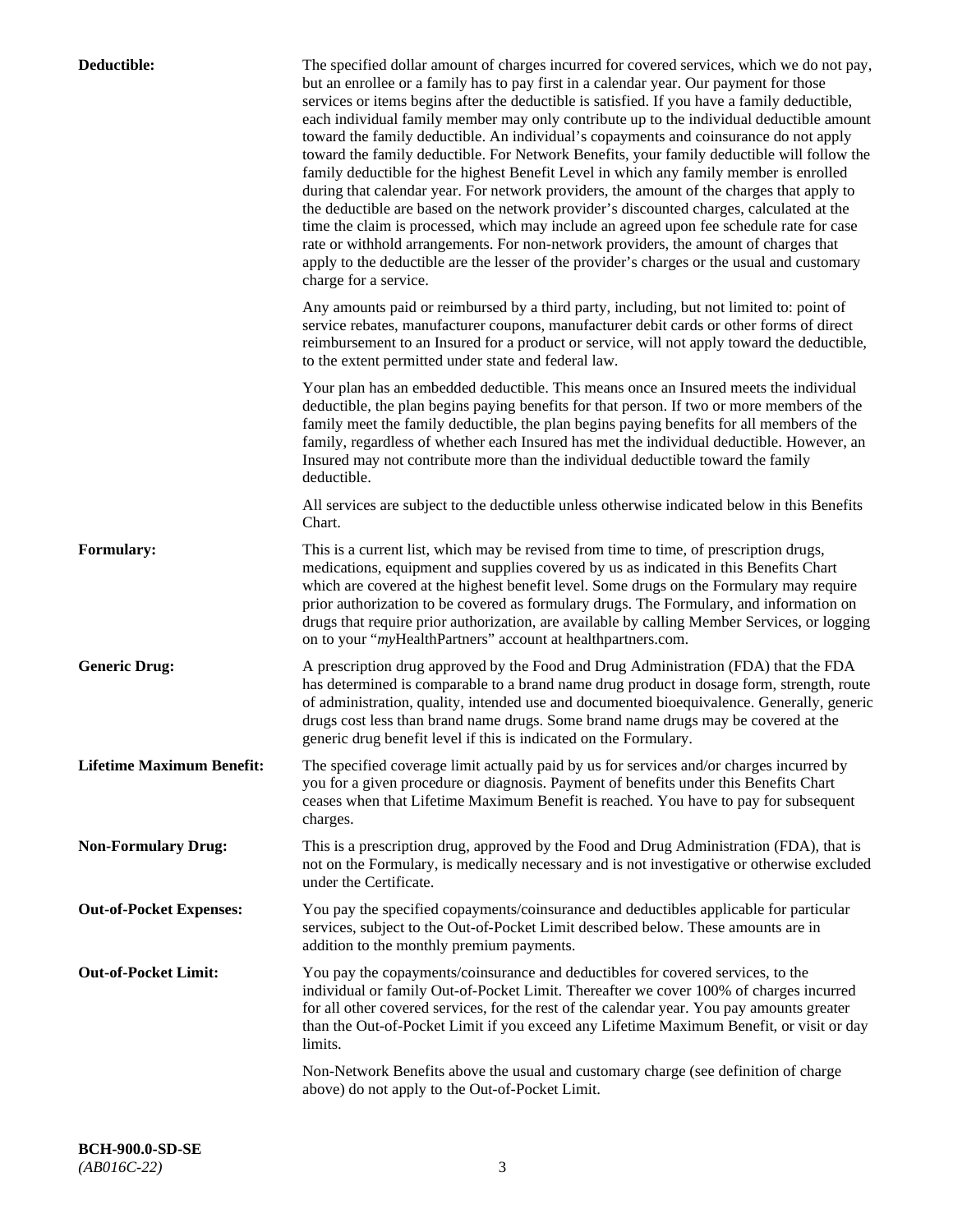|                              | Non-Network Benefits for transplant surgery and bariatric surgery do not apply to the<br>Out-of-Pocket Limit.                                                                                                                                                                                                                                                                                                                                                                                                                         |
|------------------------------|---------------------------------------------------------------------------------------------------------------------------------------------------------------------------------------------------------------------------------------------------------------------------------------------------------------------------------------------------------------------------------------------------------------------------------------------------------------------------------------------------------------------------------------|
|                              | Any amounts paid or reimbursed by a third party, including, but not limited to: point of<br>service rebates, manufacturer coupons, manufacturer debit cards or other forms of direct<br>reimbursement to an Insured for a product or service, will not apply as an out of pocket<br>expense, to the extent permitted under state and federal law.                                                                                                                                                                                     |
|                              | You are responsible to keep track of the out-of-pocket expenses. Contact our Member<br>Services Department for assistance in determining the amount paid by the enrollee for<br>specific eligible services received. Claims for reimbursement under the Out-of-Pocket<br>Limit provisions are subject to the same time limits and provisions described under the<br>"Claims Provisions" section of the Certificate.                                                                                                                   |
| <b>Preventive Drug List:</b> | This is a current list, which may be revised from time to time, of certain formulary<br>preventive prescription drugs and certain diabetic supplies, covered under the Plan as<br>indicated in this Benefits Chart. The Preventive Drug List is available by logging on to<br>your "myHealthPartners" account at healthpartners.com or by calling Member Services.                                                                                                                                                                    |
| <b>Specialty Drug List:</b>  | This is a current list, which may be revised from time to time, of prescription drugs,<br>medications, equipment and supplies, which are typically bio-pharmaceuticals. The<br>purpose of a Specialty Drug List is to facilitate enhanced monitoring of complex therapies<br>used to treat specific conditions. Specialty drugs are covered by us as indicated in this<br>Benefits Chart. The Specialty Drug List is available by calling Member Services, or<br>logging on to your "myHealthPartners" account at healthpartners.com. |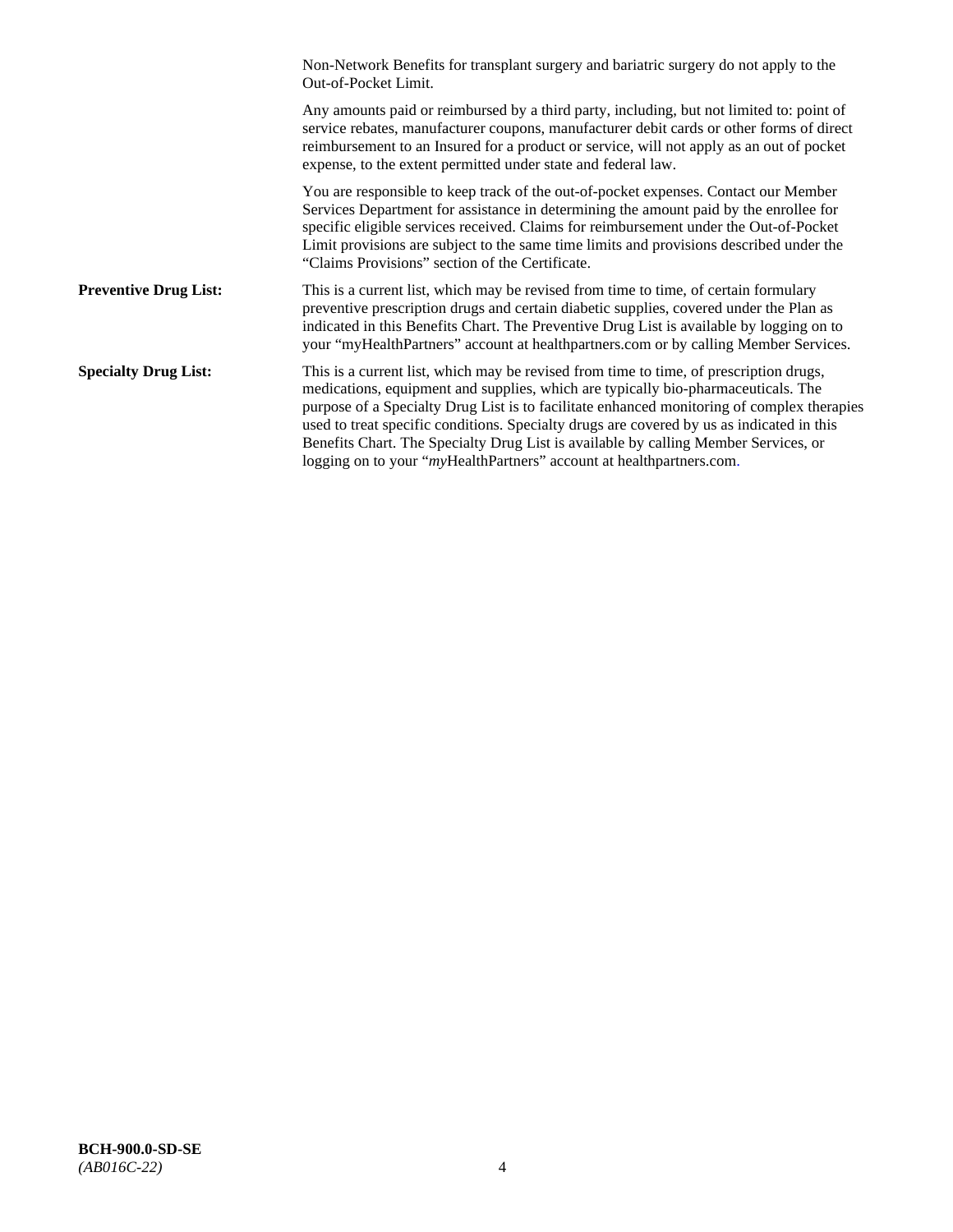# **DEDUCTIBLES, OUT-OF-POCKET LIMITS AND LIFETIME MAXIMUMS**

#### **Individual Calendar Year Deductible**

| <b>Network Benefits</b> | <b>Non-Network Benefits</b> |
|-------------------------|-----------------------------|
| \$5,500                 | \$10,000                    |

#### **Family Calendar Year Deductible**

| <b>Network Benefits</b> | <b>Non-Network Benefits</b> |
|-------------------------|-----------------------------|
| \$11,000                | \$20,000                    |

Separate deductibles must be satisfied under the Network Benefits and Non-Network Benefits.

Your plan has an embedded deductible. This means once an insured meets the individual deductible, the plan begins paying benefits for that person. If two or more members of the family meet the family deductible, the plan begins paying benefits for all members of the family, regardless of whether each insured has met the individual deductible. However, an insured may not contribute more than the individual deductible toward the family deductible.

Any amounts paid or reimbursed by a third party, including but not limited to: point of service rebates, manufacturer coupons, manufacturer debit cards or other forms of direct reimbursement to an insured for a product or service, will not apply toward the deductible, to the extent permitted under state and federal law.

### **Individual Calendar Year Out-of-Pocket Limit**

| <b>Network Benefits</b> | <b>Non-Network Benefits</b> |
|-------------------------|-----------------------------|
| \$7,000                 | \$30,000                    |

### **Family Calendar Year Out-of-Pocket Limit**

| <b>Network Benefits</b> | <b>Non-Network Benefits</b> |
|-------------------------|-----------------------------|
| \$14,000                | \$60,000                    |

Separate Out-of-Pocket Limits must be satisfied under Network Benefits and Non-Network Benefits.

Non-Network Benefits above the usual and customary charge will not apply toward the individual or family Out-of-Pocket Limit.

Non-Network Benefits for transplant surgery and bariatric surgery do not apply to the Out-of-Pocket Limit.

Any amounts paid or reimbursed by a third party, including, but not limited to: point of service rebates, manufacturer coupons, manufacturer debit cards or other forms of direct reimbursement to an Insured for a product or service, will not apply as an outof-pocket expense, to the extent permitted under state and federal law.

### **Lifetime Maximum Benefit for Bariatric Surgery**

| <b>Network Benefits</b> | <b>Non-Network Benefits</b> |
|-------------------------|-----------------------------|
| Unlimited.              | \$5,000                     |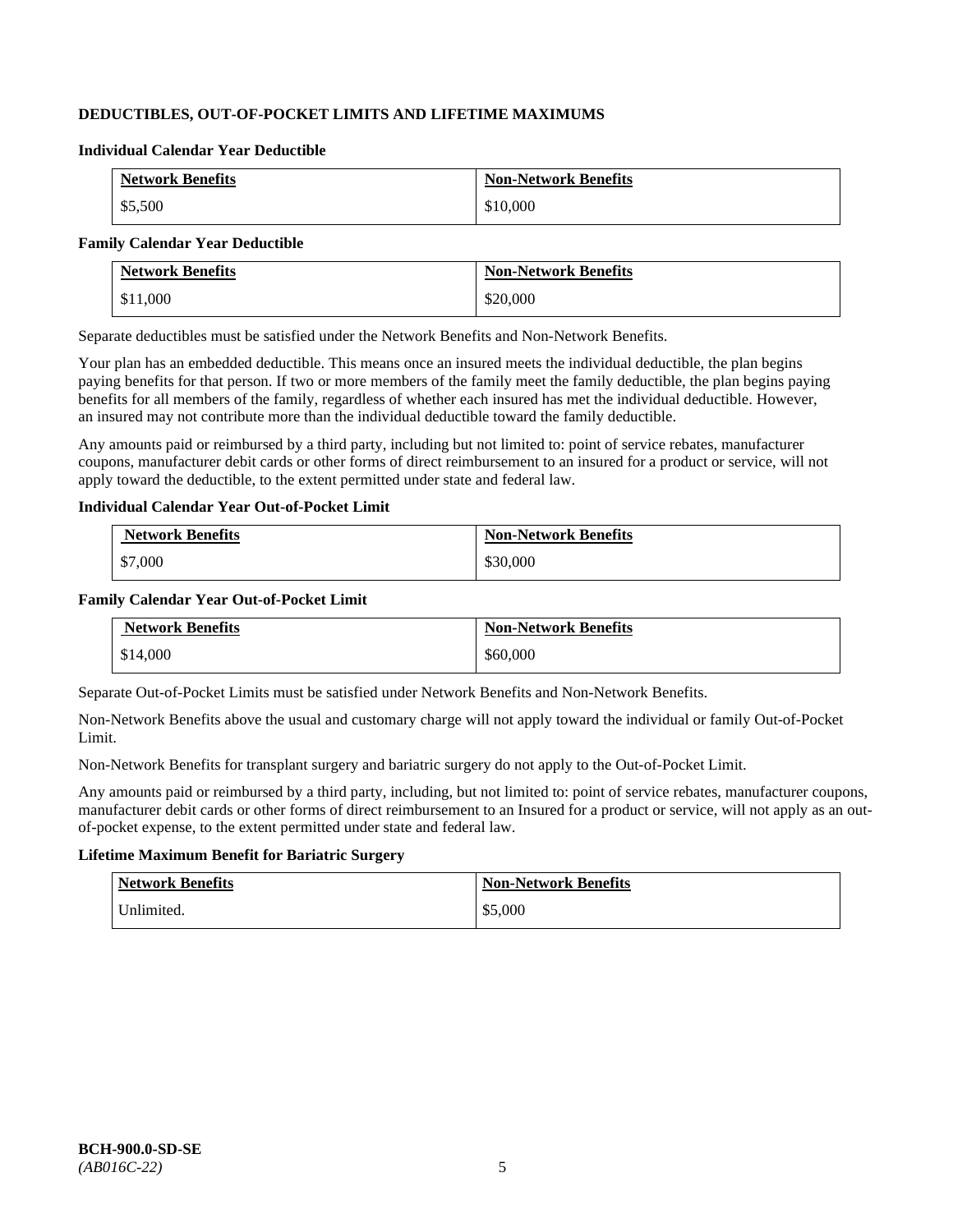# **AMBULANCE AND MEDICAL TRANSPORTATION**

#### **Covered Services:**

We cover ambulance and medical transportation for medical emergencies. We also cover medically necessary, non-emergency medical transportation if it meets our medical coverage criteria. Covered services and supplies are based on established medical policies, which are subject to periodic review and modification by the medical or dental directors. These medical policies (medical coverage criteria) and applicable prior authorization requirements are available by calling Member Services, or logging on to your "*my*HealthPartners" account at [healthpartners.com.](http://healthpartners.com/)

| <b>Network Benefits</b>      | <b>Non-Network Benefits</b> |
|------------------------------|-----------------------------|
| 70% of the charges incurred. | See Network Benefits.       |

### **Not Covered:**

• See "Services Not Covered" in the Certificate.

### **AUTISM SERVICES**

### **Covered Services:**

We cover Applied Behavioral Analysis (ABA) and Intensive Early Intervention Behavioral Therapy (IEIBT) for treatment of autism spectrum disorders for children under age 18. We have the right to review the treatment that an Insured is receiving not more than once every three months, without a contract stipulating that a more frequent review is necessary.

A person who performs ABA must:

- be licensed by the South Dakota Board of Medical and Osteopathic Examiners or the Board of Examiners of Psychologists and have documented training and competence in applied behavior analysis; or
- be licensed by the South Dakota Board of Social Workers as a licensed behavior analyst.

Physical therapy, occupational therapy and speech therapy are covered under the "Physical Therapy, Occupational Therapy and Speech Therapy" section. Medications are covered under the "Prescription Drug Services" section. Covered services are based on established medical policies, which are subject to periodic review and modification by the medical directors. These medical policies (medical coverage criteria) are available online at [healthpartners.com](http://healthpartners.com/) or by calling Member Services.

Coverage for applied behavior analysis will provide an annual maximum benefit for Network and Non-Network Benefits combined, that may not be less than:

- Through age 6**:** 1,300 hours per calendar year
- Age 7 through age 13**:** 900 hours per calendar year
- Age 14 through age 18**:** 450 hours per calendar year

| <b>Network Benefits</b>      | <b>Non-Network Benefits</b>  |
|------------------------------|------------------------------|
| 70% of the charges incurred. | 50% of the charges incurred. |

#### **Not Covered:**

• See "Services Not Covered" in the Certificate.

# **BEHAVIORAL HEALTH SERVICES**

#### **Covered Services:**

Covered services are based on established medical policies, which are subject to periodic review and modification by the medical directors. These medical policies (medical coverage criteria) are available by calling Member Services, or logging on to your "*my*HealthPartners" account at [healthpartners.com.](http://healthpartners.com/)

#### **Mental Health Services**

We cover services for mental health diagnoses as described in the Diagnostic and Statistical Manual of Mental Disorders – Fifth Edition (DSM-5) (most recent edition).

**BCH-900.0-SD-SE**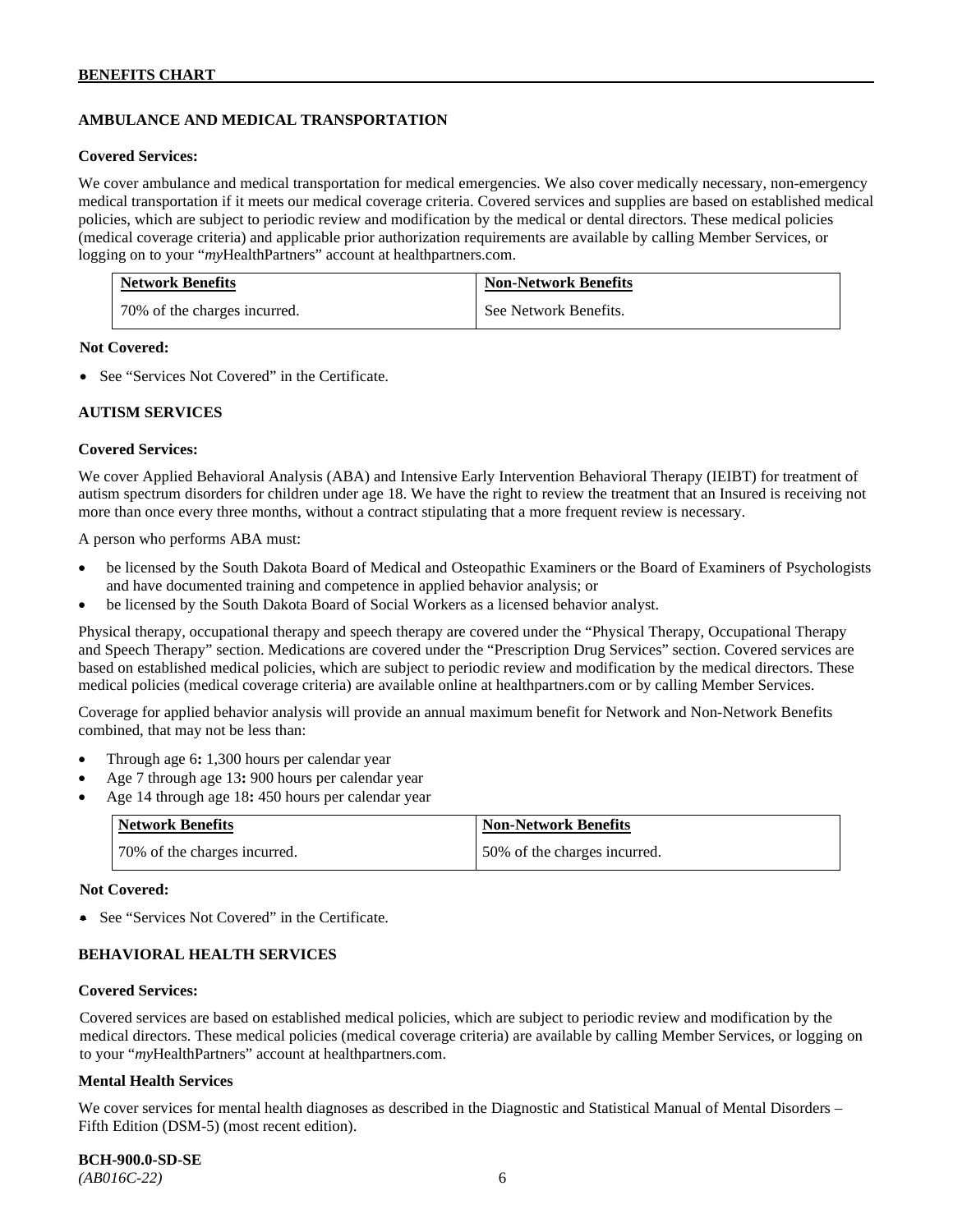**Outpatient services including intensive outpatient and day treatment services:** We cover medically necessary outpatient professional mental health services for evaluation, crisis intervention, and treatment of mental health disorders.

A comprehensive diagnostic assessment will be used as the basis for a determination by a mental health professional, concerning the appropriate treatment and the extent of services required.

Outpatient services we cover for a diagnosed mental health condition include the following:

- Individual, group, family, and multi-family therapy;
- Medication management provided by a physician, certified nurse practitioner, or physician's assistant;
- Psychological testing services for the purposes of determining the differential diagnoses and treatment planning for patients currently receiving behavioral health services;
- Day treatment and intensive outpatient services in a licensed program;
- Partial hospitalization services in a licensed hospital or community mental health center;
- Psychotherapy and nursing services provided in the home if authorized by us; and
- Treatment for gender dysphoria.

| <b>Network Benefits</b>      | <b>Non-Network Benefits</b>  |
|------------------------------|------------------------------|
| 70% of the charges incurred. | 50% of the charges incurred. |

#### **Group therapy**

| <b>Network Benefits</b>      | <b>Non-Network Benefits</b>  |
|------------------------------|------------------------------|
| 70% of the charges incurred. | 50% of the charges incurred. |

**Inpatient services, including mental health residential treatment services:** We cover the following:

- Medically necessary inpatient services in a hospital and professional services for treatment of mental health disorders. Medical stabilization is covered under inpatient hospital services in the "Hospital and Skilled Nursing Facility Services" section; and
- Medically necessary mental health residential treatment services. This care must be authorized by us and provided by a hospital or residential behavioral health treatment facility licensed by the local state or Department of Health and Human Services. Services not covered under this benefit include halfway houses, group homes, extended care facilities, shelter services, correctional services, detention services, transitional services, group residential services, foster care services and wilderness programs.

| <b>Network Benefits</b>      | <b>Non-Network Benefits</b>  |
|------------------------------|------------------------------|
| 70% of the charges incurred. | 50% of the charges incurred. |

#### **Substance use disorder (SUD) services**

We cover medically necessary services for assessments by a licensed alcohol and drug counselor and treatment of substance use disorders as defined in the latest edition of the DSM-5.

**Outpatient services, including intensive outpatient and day treatment services:** We cover medically necessary outpatient professional services for the diagnosis and treatment of substance use disorder. Substance use disorder treatment services must be provided by a program licensed by the local Department of Health and Human Services.

Outpatient services we cover for a diagnosed substance use disorder include the following:

- Individual, group, family, and multi-family therapy provided in an office setting;
- Opiate replacement therapy including methadone and buprenorphine treatment; and
- Day treatment and intensive outpatient services in a licensed program.

| <b>Network Benefits</b>      | <b>Non-Network Benefits</b>  |
|------------------------------|------------------------------|
| 70% of the charges incurred. | 50% of the charges incurred. |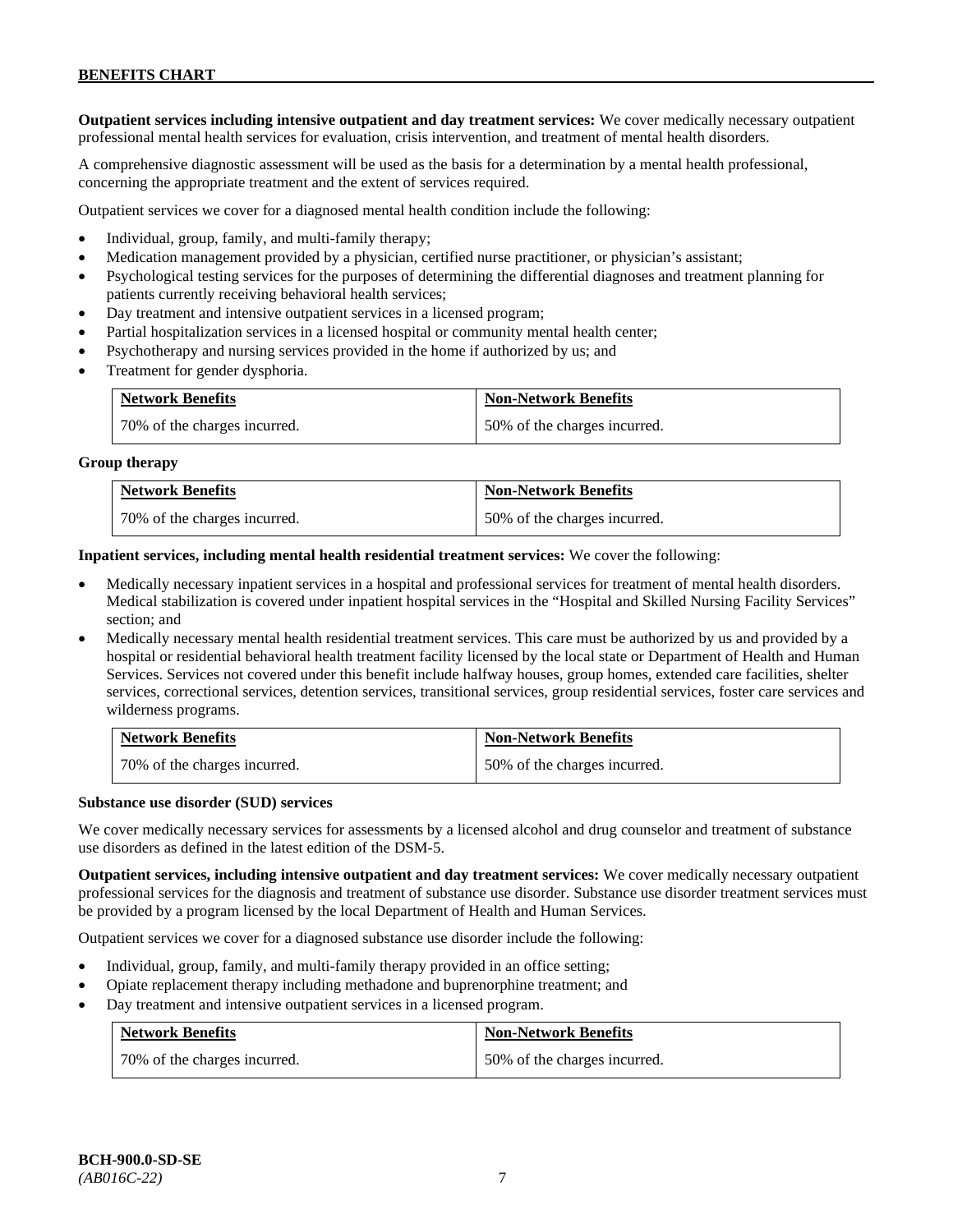**Inpatient services:** We cover the following:

- Medically necessary inpatient services in hospitals and residential primary treatment facilities approved by the State of South Dakota which are carrying out an approved program pursuant to the diagnosis and recommendation of a doctor;
- Services provided in a hospital that is licensed by the local state and accredited by Medicare; and
- Detoxification services in a hospital or community detoxification facility if it is licensed by the State of South Dakota as an approved inpatient alcoholism treatment facility.

| <b>Network Benefits</b>      | <b>Non-Network Benefits</b>  |
|------------------------------|------------------------------|
| 70% of the charges incurred. | 50% of the charges incurred. |

### **Not Covered:**

See "Services Not Covered" in the Group Certificate.

### **CHIROPRACTIC SERVICES**

### **Covered Services:**

We cover chiropractic services for rehabilitative care. Chiropractic services are adjustments to any abnormal articulations of the human body, especially those of the spinal column, for the purpose of giving freedom of action to impinged nerves that may cause pain or deranged function.

Massage therapy which is performed in conjunction with other treatment/modalities by a chiropractor, is part of a prescribed treatment plan and is not billed separately is covered.

| <b>Network Benefits</b>      | <b>Non-Network Benefits</b>  |
|------------------------------|------------------------------|
| 70% of the charges incurred. | 50% of the charges incurred. |

### **Not Covered:**

- Massage therapy for the purpose of comfort or convenience of the Insured.
- See "Services Not Covered" in the Certificate.

### **CLINICAL TRIALS**

### **Covered Services:**

We cover certain routine services if you participate in a Phase I, Phase II, Phase III or Phase IV clinical trial that is conducted in relation to the prevention, detection, or treatment of cancer or other life-threatening disease or condition as defined in the Affordable Care Act. We cover routine patient costs for services that would be eligible under this Benefits Chart if the service were provided outside of a clinical trial.

| <b>Network Benefits</b>                              | <b>Non-Network Benefits</b>                          |
|------------------------------------------------------|------------------------------------------------------|
| Coverage level is same as corresponding Network      | Coverage level is same as corresponding Non-Network  |
| Benefits, depending on type of service provided such | Benefits, depending on type of service provided such |
| as Office Visits for Illness or Injury, Inpatient or | as Office Visits for Illness or Injury, Inpatient or |
| <b>Outpatient Hospital Services.</b>                 | <b>Outpatient Hospital Services.</b>                 |

### **Not Covered:**

- The investigative item, device or service itself.
- Items or services that are provided solely to satisfy data collection and analysis needs and that are not used in the direct clinical management of the patient.
- A service that is clearly inconsistent with widely accepted and established standards of care for a particular diagnosis.
- See "Services Not Covered" in the Certificate.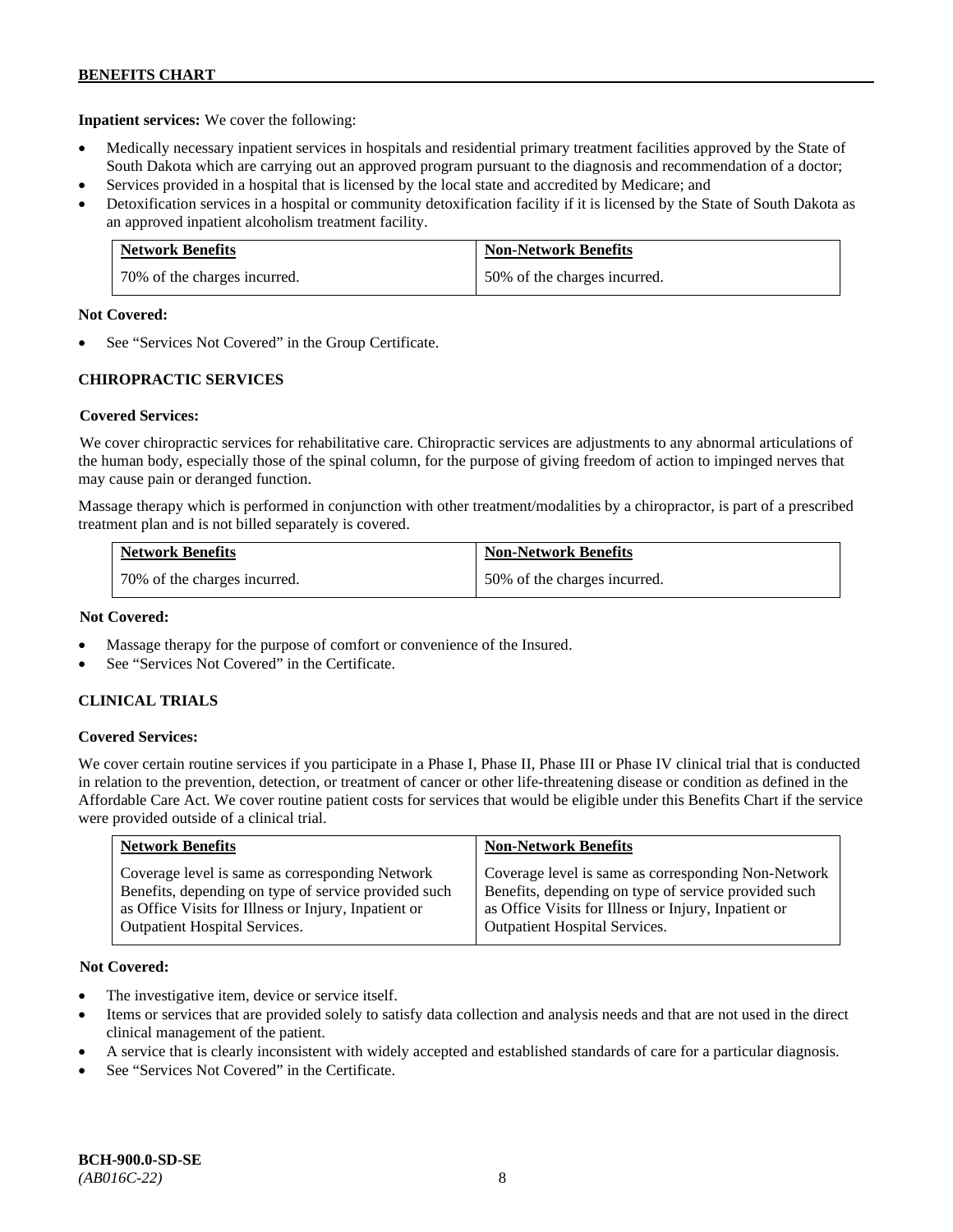# **DENTAL SERVICES**

#### **Covered Services:**

We cover services described below.

**Accidental dental services:** We cover dentally necessary services to treat and restore damage to teeth as a result of an accidental injury. Coverage is for damage caused by external trauma to face and mouth only, not for cracked or broken teeth which result from biting or chewing. We cover restorations, root canals, crowns and replacement of teeth lost that are directly related to the accident in which the Insured was involved. We cover initial exams, x-rays, and palliative treatment including extractions, and other oral surgical procedures directly related to the accident. Subsequent treatment must be initiated within the specified time-frame and must be directly related to the accident.

Full mouth rehabilitation to correct occlusion (bite) and malocclusion (misaligned teeth not due to the accident) are not covered.

When an implant-supported dental prosthetic treatment is pursued, the accidental dental benefit will be applied to the prosthetic procedure. Benefits are limited to the amount that would be paid toward the placement of a removable dental prosthetic appliance that could be used in the absence of implant treatment. Care must be provided or pre-authorized by a HealthPartners dentist.

| <b>Network Benefits</b>      | <b>Non-Network Benefits</b>  |
|------------------------------|------------------------------|
| 70% of the charges incurred. | 50% of the charges incurred. |

For all accidental dental services, treatment and/or restoration must be initiated within six months of the date of the injury. Coverage is limited to the initial course of treatment and/or initial restoration. Services must be provided within twentyfour months of the date of injury to be covered.

### **Medical referral dental services**

**Medically necessary outpatient dental services:** We cover medically necessary outpatient dental services. Coverage is limited to dental services required for treatment of an underlying medical condition, e.g., removal of teeth to complete radiation treatment for cancer of the jaw, cysts and lesions.

| <b>Network Benefits</b>      | <b>Non-Network Benefits</b>  |
|------------------------------|------------------------------|
| 70% of the charges incurred. | 50% of the charges incurred. |

**Medically necessary hospitalization and anesthesia for dental care:** We cover medically necessary hospitalization and anesthesia for dental care. This is limited to charges incurred by an Insured who: (1) is a child under age 14, or (2) is severely disabled or otherwise suffers from a developmental disability as determined by a licensed physician which places that person under at serious risk. The requirement of a hospital setting must be due to an Insured's underlying medical condition. Coverage is limited to facility and anesthesia charges. Anesthesia is covered in a hospital or a dental office. Oral surgeon/dentist professional fees are not covered. Hospitalization required due to the behavior of the Insured or due to the extent of the dental procedure is not covered.

| <b>Network Benefits</b>      | <b>Non-Network Benefits</b> |
|------------------------------|-----------------------------|
| 70% of the charges incurred. | 50% of the charges incurred |

**Medical complications of dental care:** We cover medical complications of dental care. Treatment must be medically necessary care and related to medical complications of non-covered dental care, including complications of the head, neck, or substructures.

| <b>Network Benefits</b>      | <b>Non-Network Benefits</b>  |
|------------------------------|------------------------------|
| 70% of the charges incurred. | 50% of the charges incurred. |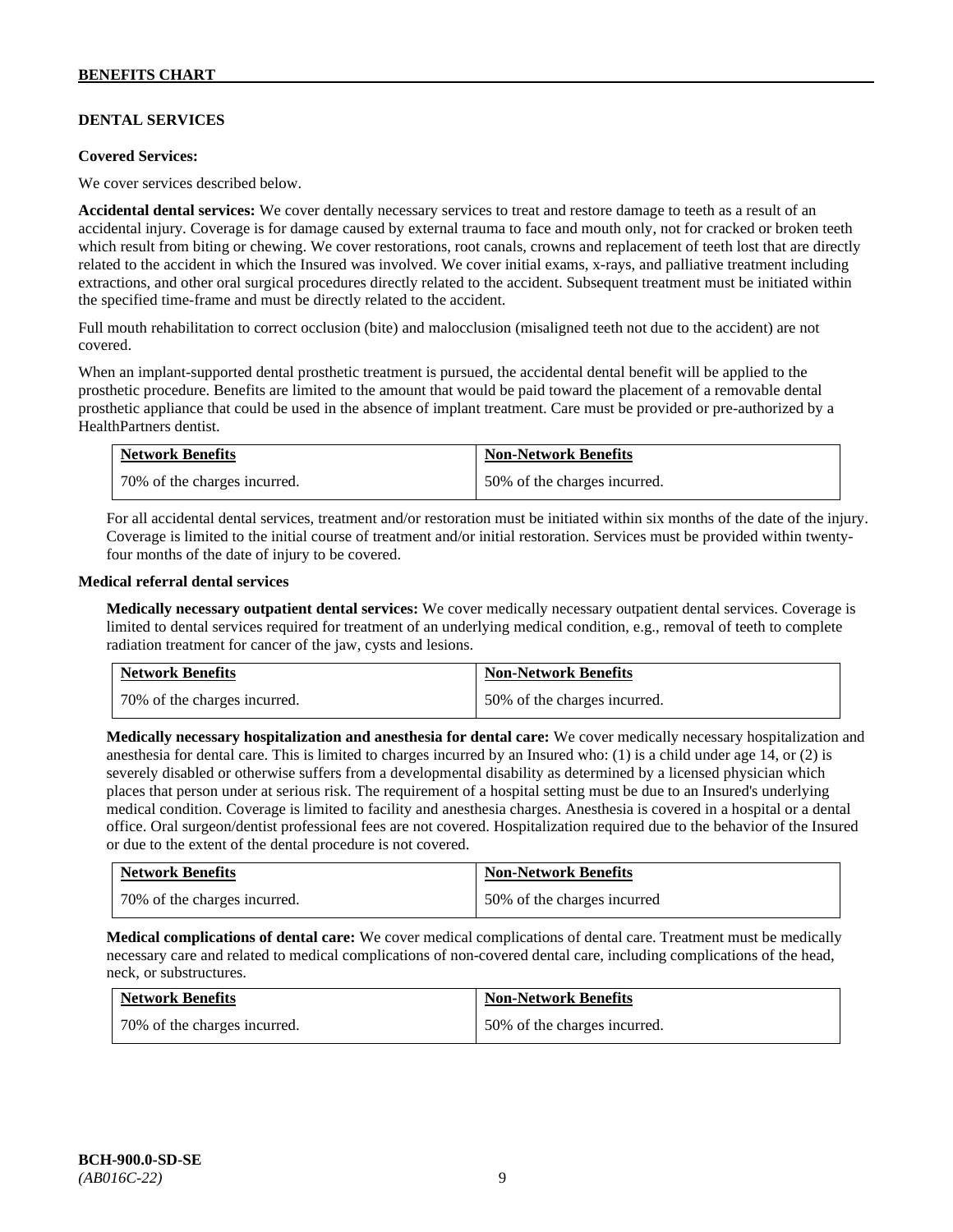**Oral surgery:** We cover oral surgery. Coverage is limited to treatment of medical conditions requiring oral surgery, such as treatment of oral neoplasm, non-dental cysts, fracture of the jaws, trauma of the mouth and jaws, and any other oral surgery procedures provided as medically necessary dental services.

| <b>Network Benefits</b>      | <b>Non-Network Benefits</b>  |
|------------------------------|------------------------------|
| 70% of the charges incurred. | 50% of the charges incurred. |

**Treatment of cleft lip and cleft palate of a dependent child:** We cover treatment of cleft lip and cleft palate of a dependent child, to the limiting age in the definition of an "Eligible Dependent", including orthodontic treatment and oral surgery directly related to the cleft. Benefits for individuals age 26 up to the limiting age for coverage of the dependent are limited to inpatient or outpatient expenses arising from medical and dental treatment that was scheduled or initiated prior to the dependent turning age 19. Dental services which are not required for the treatment of cleft lip or cleft palate are not covered. If a dependent child covered under the Certificate and Benefits Chart is also covered under a dental plan which includes orthodontic services, that dental plan shall be considered primary for the necessary orthodontic services. Oral appliances are subject to the same copayment, conditions and limitations as durable medical equipment.

| <b>Network Benefits</b>      | <b>Non-Network Benefits</b>  |
|------------------------------|------------------------------|
| 70% of the charges incurred. | 50% of the charges incurred. |

**Treatment of temporomandibular disorder (TMD) and craniomandibular disorder (CMD):** We cover surgical and nonsurgical treatment of temporomandibular disorder (TMD) and craniomandibular disorder (CMD), which is medically necessary care. Dental services which are not required to directly treat TMD or CMD are not covered.

| <b>Network Benefits</b>      | <b>Non-Network Benefits</b>  |
|------------------------------|------------------------------|
| 70% of the charges incurred. | 50% of the charges incurred. |

### **Not Covered:**

- Dental treatment, procedures or services not listed in this Benefits Chart.
- Accident related dental services if treatment is: (1) initiated beyond six months from the date of the injury; (2) received beyond the initial treatment or restoration; or (3) received beyond twenty-four months from the date of injury.
- Oral surgery to remove wisdom teeth, except as stated in the Pediatric Dental amendment.
- Orthognathic treatment or procedures and all related services.
- See "Services Not Covered" in the Certificate.

# **DIABETES AND HYPERTENSION DISEASE MANAGEMENT PROGRAM**

### **Covered Services:**

- If you meet criteria for coverage, you may qualify for the Diabetes and/or Hypertension Disease Management Program.
- The program covers group health coaching which focuses on weight loss, exercise, behavior modification and health education through Omada Health.

| <b>Network Benefits</b>                                     | <b>Non-Network Benefits</b> |
|-------------------------------------------------------------|-----------------------------|
| 100% of the charges incurred.<br>Deductible does not apply. | Not applicable.             |

#### **Not Covered:**

See "Services Not Covered" in the Certificate.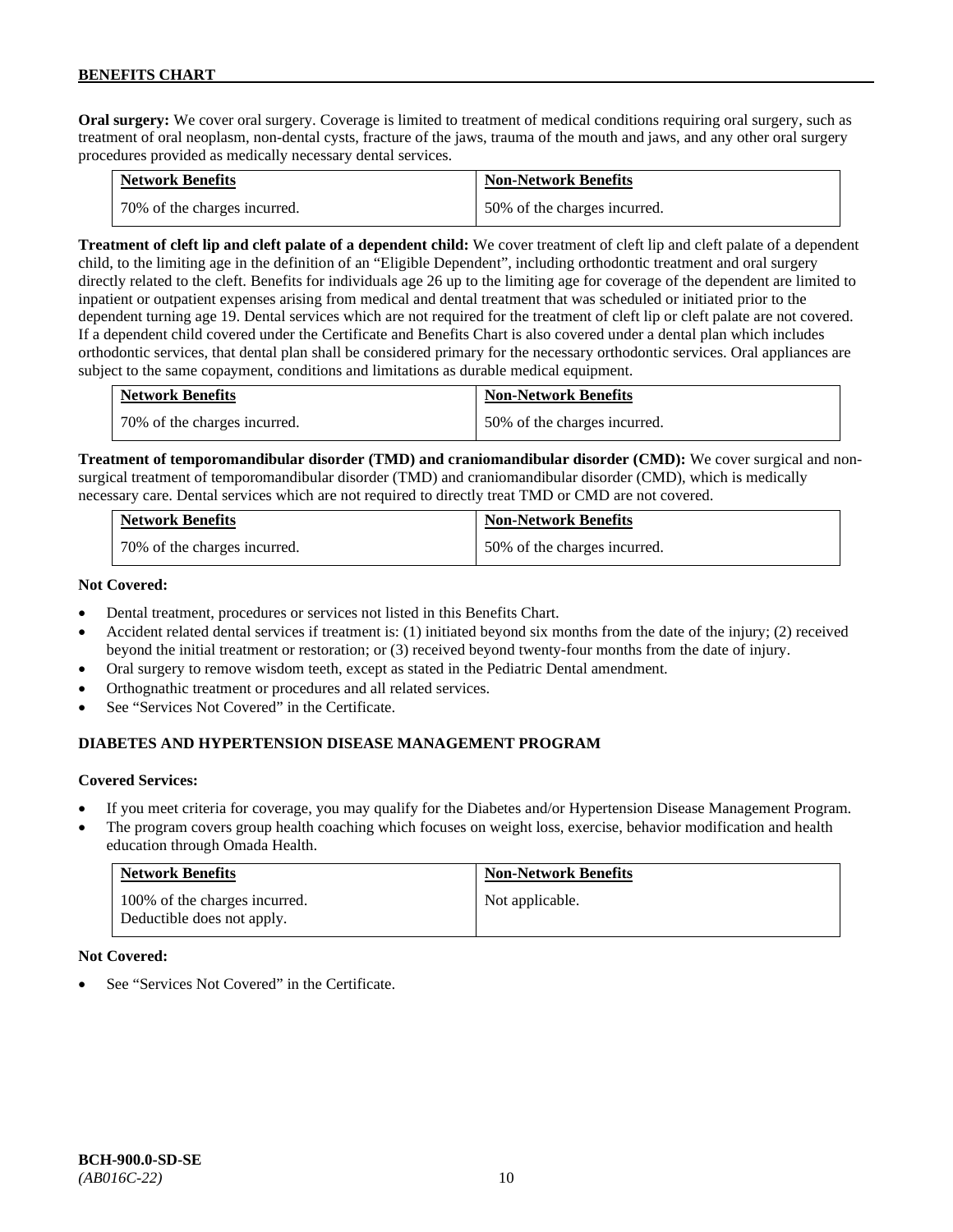# **DIABETIC EQUIPMENT AND SUPPLIES**

#### **Covered Services:**

We cover physician prescribed medically appropriate and necessary drugs and supplies used in the management and treatment of diabetes for insureds with gestational, Type I or Type II diabetes including durable diabetic equipment, measurement and administration aids, and disposable supplies, as described below. Certain items are only covered if your condition meets our coverage criteria and obtained through an authorized vendor. For more information on what we cover and any prior authorization requirements, call Member Services or log on to your "myHealthPartners" account at [healthpartners.com.](http://www.healthpartners.com/)

Insulin and medications for diabetes, including prescribed oral agents for controlling blood sugars and glucagon kits are covered as outpatient drugs under the "Prescription Drug Services" section.

**Pumps and pump supplies.** These include diabetic insulin pumps, diabetic infusion pumps and infusion pump supplies such as infusion sets, tubing, connectors and syringe reservoirs.

Covered insulin pumps that are not available from a DME vendor and only available through a retail pharmacy will be covered as described below. All other insulin pumps, infusion pumps and supplies must be obtained through an authorized durable medical equipment provider and cannot be obtained at a pharmacy.

| <b>Network Benefits</b>                                                                | <b>Non-Network Benefits</b>  |
|----------------------------------------------------------------------------------------|------------------------------|
| Pumps received at a pharmacy:<br>70% of the charges incurred.                          | 50% of the charges incurred. |
| Pumps received from a non-pharmacy approved<br>vendor:<br>70% of the charges incurred. |                              |

#### **All other durable equipment and diabetic supplies**

Durable Diabetic Equipment and Supplies. These include continuous glucose monitoring system (CGMS), transmitter, sensors and receivers, diabetic blood glucose monitors and control/calibrating solutions (for checking accuracy or testing equipment and test strips).

Disposable Diabetic Supplies. These are one-time use supplies, including syringes, lancets, lancet devices, blood and urine ketone test strips, and needles.

Certain diabetic supplies and equipment must be purchased at a pharmacy.

| <b>Network Benefits</b>                                                                                                                                                                                                                                                               | <b>Non-Network Benefits</b>  |
|---------------------------------------------------------------------------------------------------------------------------------------------------------------------------------------------------------------------------------------------------------------------------------------|------------------------------|
| If received through a pharmacy:<br>Diabetic supplies on the Preventive Drug List:                                                                                                                                                                                                     | 50% of the charges incurred. |
| Generic formulary drugs from the Preventive Drug List<br>are covered at 100% of the charges incurred. Brand<br>name formulary drugs from the Preventive Drug List<br>are covered at 100% of the charges incurred, subject to<br>your copayment of \$60.<br>Deductible does not apply. |                              |
| All other diabetic supplies purchased at a pharmacy:<br>70% of the charges incurred If received through a<br>non-pharmacy provider:<br>70% of the charges incurred if purchased from an<br>approved vendor.                                                                           |                              |

#### **Limitations:**

- No more than a 93-day supply of diabetic supplies is covered and dispensed at a time.
- We require that certain diabetic supplies and equipment be purchased at a pharmacy.
- Diabetic supplies and equipment are limited to certain models and brands.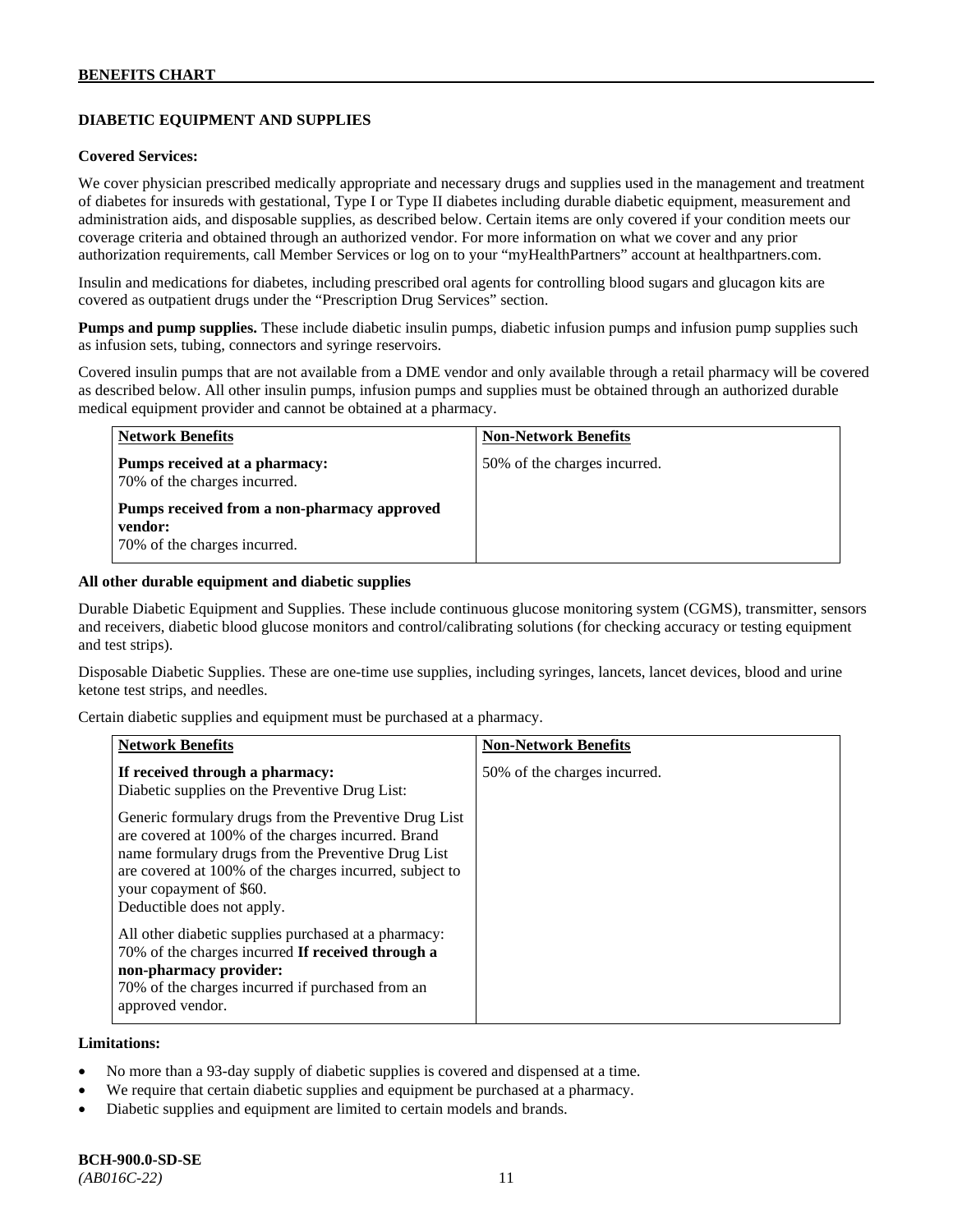- Durable medical equipment and supplies must be obtained from or repaired by approved vendors.
- Covered services and supplies are based on established medical policies which are subject to periodic review and modification by the medical directors. Our coverage policy for diabetic supplies includes information on our required models and brands. These medical policies (medical coverage criteria) are available by calling Member Services, or logging on to your "myHealthPartners" account at [healthpartners.com.](http://www.healthpartners.com/)

## **Not Covered:**

- Replacement or repair of any covered items, if the items are (i) damaged or destroyed by misuse, abuse or carelessness, (ii) lost; or (iii) stolen.
- Duplicate or similar items.
- Labor and related charges for repair of any covered items which are more than the cost of replacement by an approved vendor.
- Batteries for monitors and equipment.
- Sales tax, mailing, delivery charges, service call charges.
- See "Services Not Covered" in the Certificate.

# **DIAGNOSTIC IMAGING SERVICES**

### **Covered Services:**

We cover diagnostic imaging, when ordered by a provider and provided in a clinic or outpatient hospital facility.

We cover services provided in a clinic or outpatient hospital facility. To see the benefit level for inpatient hospital or skilled nursing facility services, see benefits under Inpatient Hospital and Skilled Nursing Facility Services.

### **Outpatient magnetic resonance imaging (MRI) and computed tomography (CT)**

| <b>Network Benefits</b>      | <b>Non-Network Benefits</b>  |
|------------------------------|------------------------------|
| 70% of the charges incurred. | 50% of the charges incurred. |

### **All other outpatient diagnostic imaging services**

| <b>Network Benefits</b>      | <b>Non-Network Benefits</b>  |
|------------------------------|------------------------------|
| 70% of the charges incurred. | 50% of the charges incurred. |

### **Preventive services (MRI/CT procedures are not considered preventive)**

Diagnostic imaging services associated with preventive services are covered at the benefit level shown in the "Preventive Services" section of this Benefits Chart.

### **Not Covered:**

See "Services Not Covered" in the Certificate.

# **DURABLE MEDICAL EQUIPMENT, PROSTHETICS, ORTHOTICS AND SUPPLIES**

### **Covered Services:**

We cover equipment, supplies and services, as described below. Certain items are only covered if your condition meets our coverage criteria. For more information on what we cover and any prior authorization requirements, call Member Services or log on to your "myHealthPartners" account at [healthpartners.com.](http://healthpartners.com/)

- Durable medical equipment, such as wheelchairs, ventilators, oxygen, oxygen equipment, continuous positive airway pressure (CPAP) devices, hospital beds, and related services.
- Prosthetics, including breast prostheses, artificial limbs and artificial eyes, and related supplies.
- Orthotics.
- Medical supplies, including splints, surgical stockings, casts and dressings.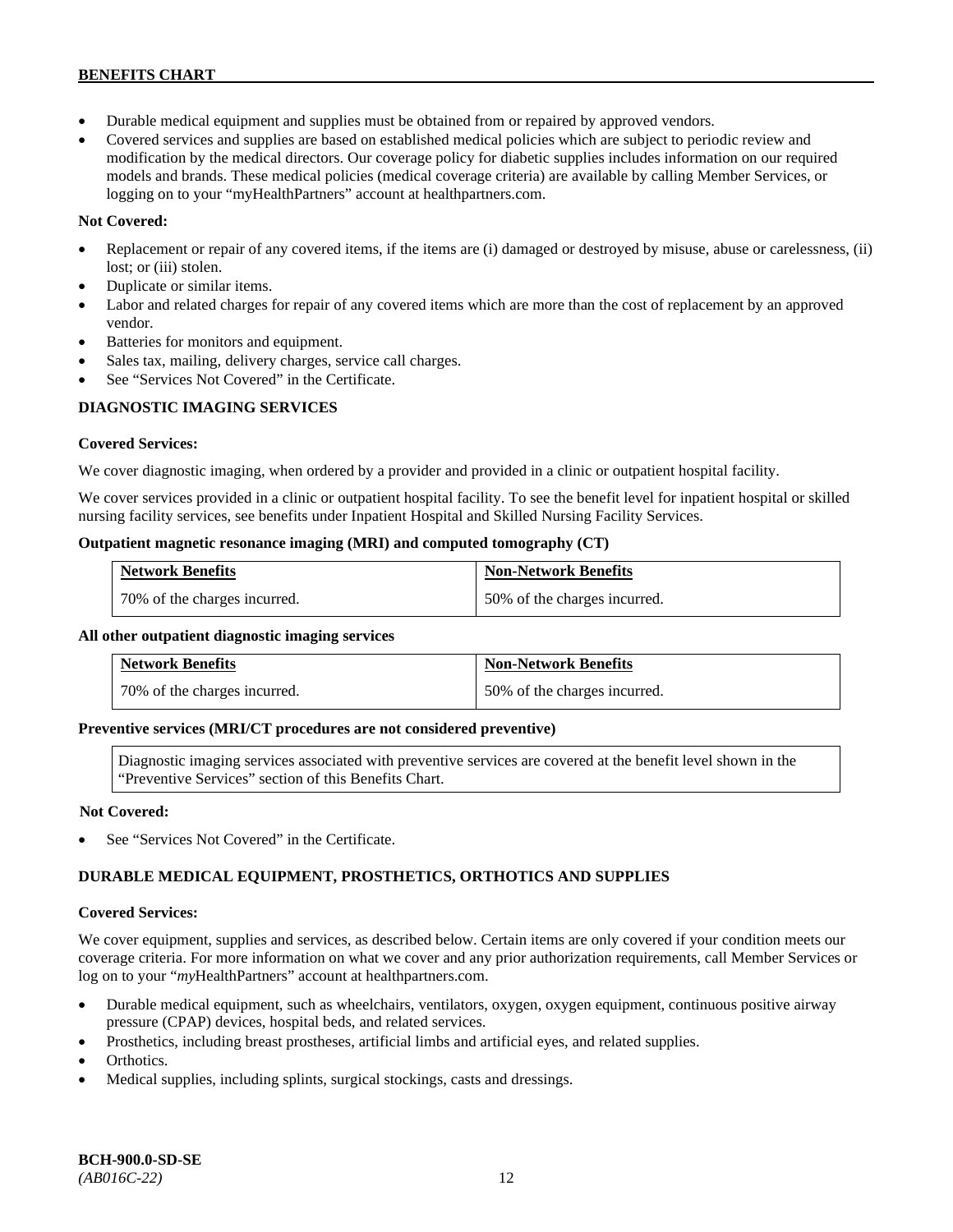- Enteral feedings.
- Special dietary treatment for Phenylketonuria (PKU) and oral amino acid based elemental formula if it meets our medical coverage criteria.

Diabetic equipment and supplies are covered under the "Diabetic Equipment and Supplies" section.

### **Special dietary treatment for phenylketonuria (PKU) if it meets our medical coverage criteria**

We cover testing, diagnosis and treatment of phenylketonuria including dietary management, formulas, case management, intake and screening, assessment, comprehensive care planning and service referral.

| <b>Network Benefits</b>      | <b>Non-Network Benefits</b>  |
|------------------------------|------------------------------|
| 70% of the charges incurred. | 50% of the charges incurred. |

### **Oral amino acid based elemental formula if it meets our medical coverage criteria**

| <b>Network Benefits</b>      | <b>Non-Network Benefits</b>  |
|------------------------------|------------------------------|
| 70% of the charges incurred. | 50% of the charges incurred. |

### **All other durable medical equipment, prosthetics, orthotics and supplies**

| <b>Network Benefits</b>      | <b>Non-Network Benefits</b>  |
|------------------------------|------------------------------|
| 70% of the charges incurred. | 50% of the charges incurred. |

### **Limitations:**

Coverage of durable medical equipment is limited by the following.

Payment will not exceed the cost of an alternate piece of equipment or service that is effective and medically necessary.

- For prosthetic benefits, other than oral appliances for cleft lip and cleft palate, payment will not exceed the cost of an alternate piece of equipment or service that is effective, medically necessary and enables Insureds to conduct standard activities of daily living.
- We reserve the right to determine if an item will be approved for rental vs. purchase.
- Durable medical equipment and supplies must be obtained from or repaired by approved vendors.
- Covered services and supplies are based on established medical policies which are subject to periodic review and modification by the medical or dental directors. Our coverage policy for diabetic supplies includes information on our required models and brands. These medical policies (medical coverage criteria) are available by calling Member Services, or logging on to your "*my*HealthPartners" account at [healthpartners.com.](http://www.healthpartners.com/)

### **Not Covered:**

Items which are not eligible for coverage include, but are not limited to:

- Replacement or repair of any covered items, if the items are (i) damaged or destroyed by misuse, abuse or carelessness, (ii) lost; or (iii) stolen.
- Duplicate or similar items.
- Labor and related charges for repair of any covered items which are more than the cost of replacement by an approved vendor.
- Sales tax, mailing, delivery charges, service call charges.
- Items which are primarily educational in nature or for hygiene, vocation, comfort, convenience or recreation.
- Communication aids or devices: equipment to create, replace or augment communication abilities including, but not limited to, speech processors, receivers, communication boards, or computer or electronic assisted communication.
- Hearing aids (implantable and external, including osseointegrated or bone anchored) and their fitting. This exclusion does not apply to cochlear implants.
- Eyeglasses, contact lenses and their fitting, measurement and adjustment, except as specifically described in this Benefits Chart.
- Hair prostheses (wigs).
- Household equipment which primarily has customary uses other than medical, such as, but not limited to, exercise cycles, air purifiers, central or unit air conditioners, water purifiers, non-allergenic pillows, mattresses or waterbeds.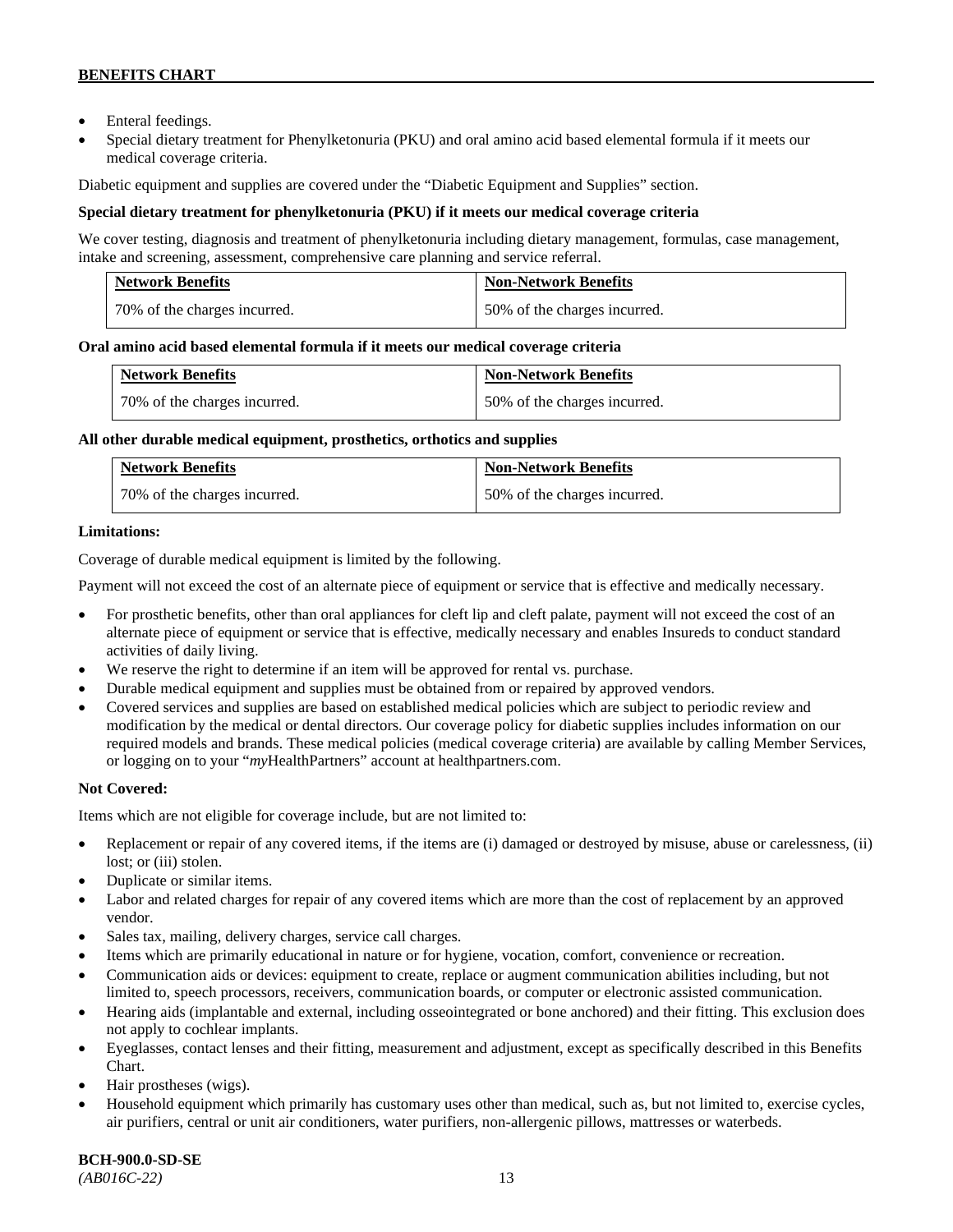- Household fixtures including, but not limited to, escalators or elevators, ramps, swimming pools and saunas.
- Modifications to the structure of the home including, but not limited to, its wiring, plumbing or charges for installation of equipment.
- Vehicle, car or van modifications including, but not limited to, hand brakes, hydraulic lifts and car carrier.
- Rental equipment while owned equipment is being repaired by non-contracted vendors, beyond one month rental of medically necessary equipment.
- Other equipment and supplies, including, but not limited to, assistive devices, that we determine are not eligible for coverage.
- See "Services Not Covered" in the Certificate.

# **EMERGENCY AND URGENTLY NEEDED CARE SERVICES**

### **Covered Services:**

We cover services for emergency care and urgently needed care if the services are otherwise eligible for coverage under this Benefits Chart.

**Urgently needed care.** These are services to treat an unforeseen illness or injury:

- that are required in order to prevent a serious deterioration in your health; and
- that cannot be delayed until the next available clinic or office hours.

### **Urgently needed care at clinics**

| <b>Network Benefits</b>      | <b>Non-Network Benefits</b> |
|------------------------------|-----------------------------|
| 70% of the charges incurred. | See Network Benefits.       |

**Emergency care.** These are services to treat:

- the sudden, unexpected onset of illness or injury which, if left untreated or unattended until the next available clinic or office hours, would result in hospitalization; or
- a condition requiring professional health services immediately necessary to preserve life or stabilize health.

Emergency care includes emergency services as defined in Division BB, Title I, Section 102 of the Consolidated Appropriations Act of 2021.

Emergency care also includes an immediate response service available on a 24-hour, seven-day-a-week basis for each child, or person, having a psychiatric crisis, a mental health crisis, or a mental health emergency.

When reviewing claims for coverage of emergency services, our medical director will take into consideration: (1) a reasonable layperson's belief that the circumstances required immediate medical care that could not wait until the next working day or next available clinic appointment; (2) the time of day and day of the week the care was provided; and (3) the presenting symptoms including, but not limited to, severe pain, to ensure that the decision to reimburse the emergency care is not made solely on the basis of the actual diagnosis.

#### **Emergency care in a hospital emergency room, including professional services of a physician**

| <b>Network Benefits</b>      | <b>Non-Network Benefits</b> |
|------------------------------|-----------------------------|
| 70% of the charges incurred. | See Network Benefits.       |

#### **Inpatient emergency care in a hospital:**

| <b>Network Benefits</b>      | <b>Non-Network Benefits</b> |
|------------------------------|-----------------------------|
| 70% of the charges incurred. | See Network Benefits.       |

# **Not Covered:**

See "Services Not Covered" in the Certificate.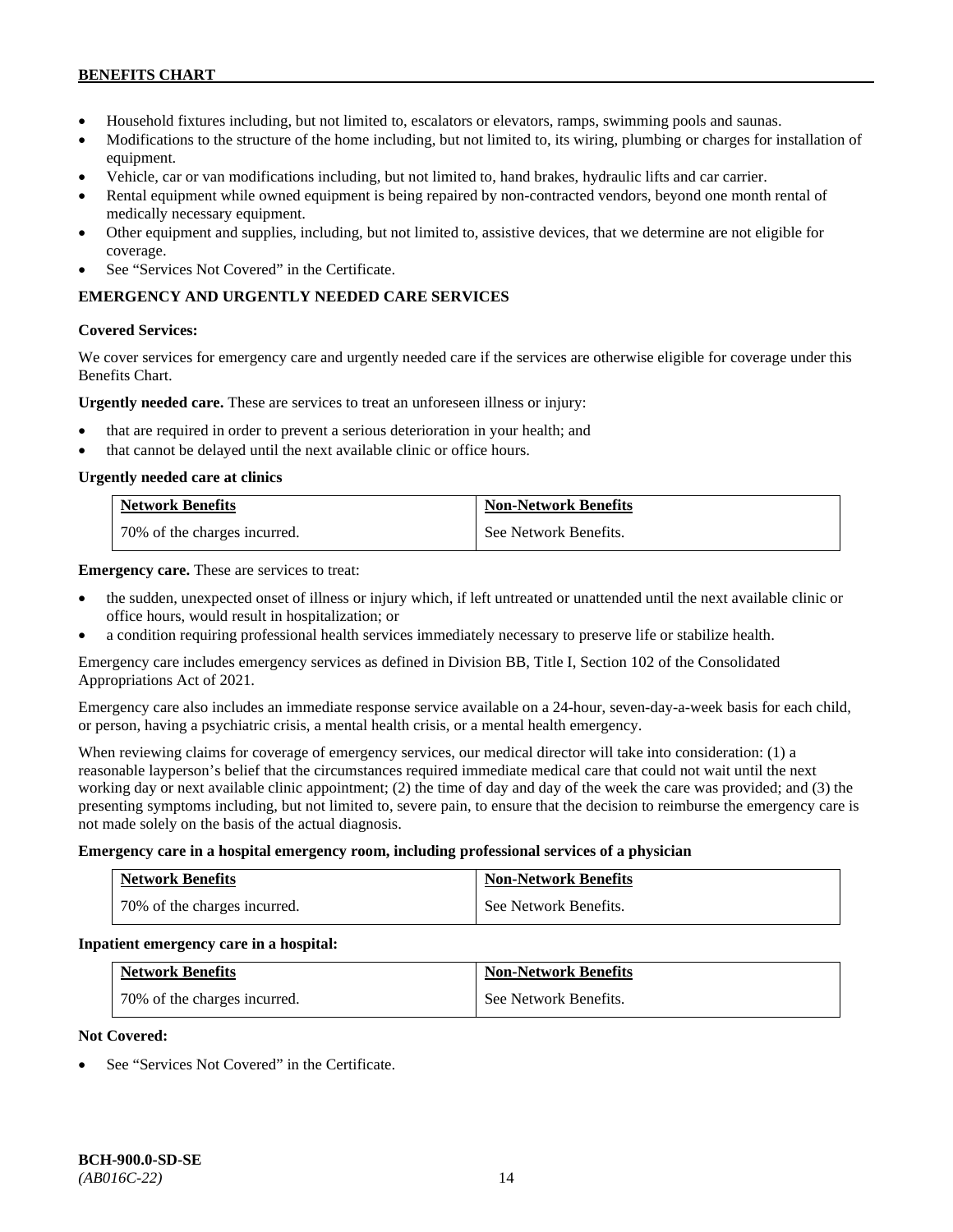## **GENE THERAPY**

### **Covered Services:**

We cover gene therapy treatment that meets our current medical coverage criteria.

| <b>Network Benefits</b>                                                                                                                                                                                  | <b>Non-Network Benefits</b> |
|----------------------------------------------------------------------------------------------------------------------------------------------------------------------------------------------------------|-----------------------------|
| Coverage level is same as corresponding Network<br>Benefits, depending on type of service provided, such<br>as Office Visits for Illness or Injury, Inpatient or<br><b>Outpatient Hospital Services.</b> | No coverage.                |

### **Limitations:**

- Gene therapy must be provided by a designated provider.
- Specific types of gene therapy are limited to therapies and conditions specified in our medical coverage criteria.

### **Not Covered:**

See "Services Not Covered" in the Certificate.

### **HEALTH EDUCATION**

### **Covered Services:**

We cover education for preventive services and education for the management of chronic health problems, such as diabetes. Coverage includes medical nutrition therapy that is provided by a certified, registered, or licensed health care professional.

We cover diabetic self-management training and education if:

- the service is provided by a physician, nurse, dietitian, pharmacist, or other licensed health care provider who satisfies the current academic eligibility requirements of the National Certification Board for Diabetic Educators and has completed a course in diabetes education and training or has been certified as a diabetes educator; and
- the training and education is based upon a diabetes program recognized by the American Diabetes Association or a diabetes program with a curriculum approved by the American Diabetes Association or the South Dakota Department of Health.

Coverage of diabetes self-management training is limited to Insureds:

- o who are newly diagnosed with diabetes or have received no prior diabetes education;
- o who require a change in current therapy;<br>o who have a co-morbid condition such heal
- who have a co-morbid condition such heart disease or renal failure; or
- o whose diabetes condition is unstable.

See "Diabetic Equipment and Supplies" to see what diabetic equipment and supplies we cover.

| <b>Network Benefits</b>                                     | <b>Non-Network Benefits</b>  |
|-------------------------------------------------------------|------------------------------|
| 100% of the charges incurred.<br>Deductible does not apply. | 50% of the charges incurred. |

#### **Not Covered:**

See "Services Not Covered" in the Certificate.

# **HOME HEALTH SERVICES**

### **Covered Services:**

We cover the following services:

- skilled nursing treatment in the home intended to provide a safe transition from other levels of care;
- physical therapy, occupational therapy, speech therapy, respiratory therapy and other therapeutic services;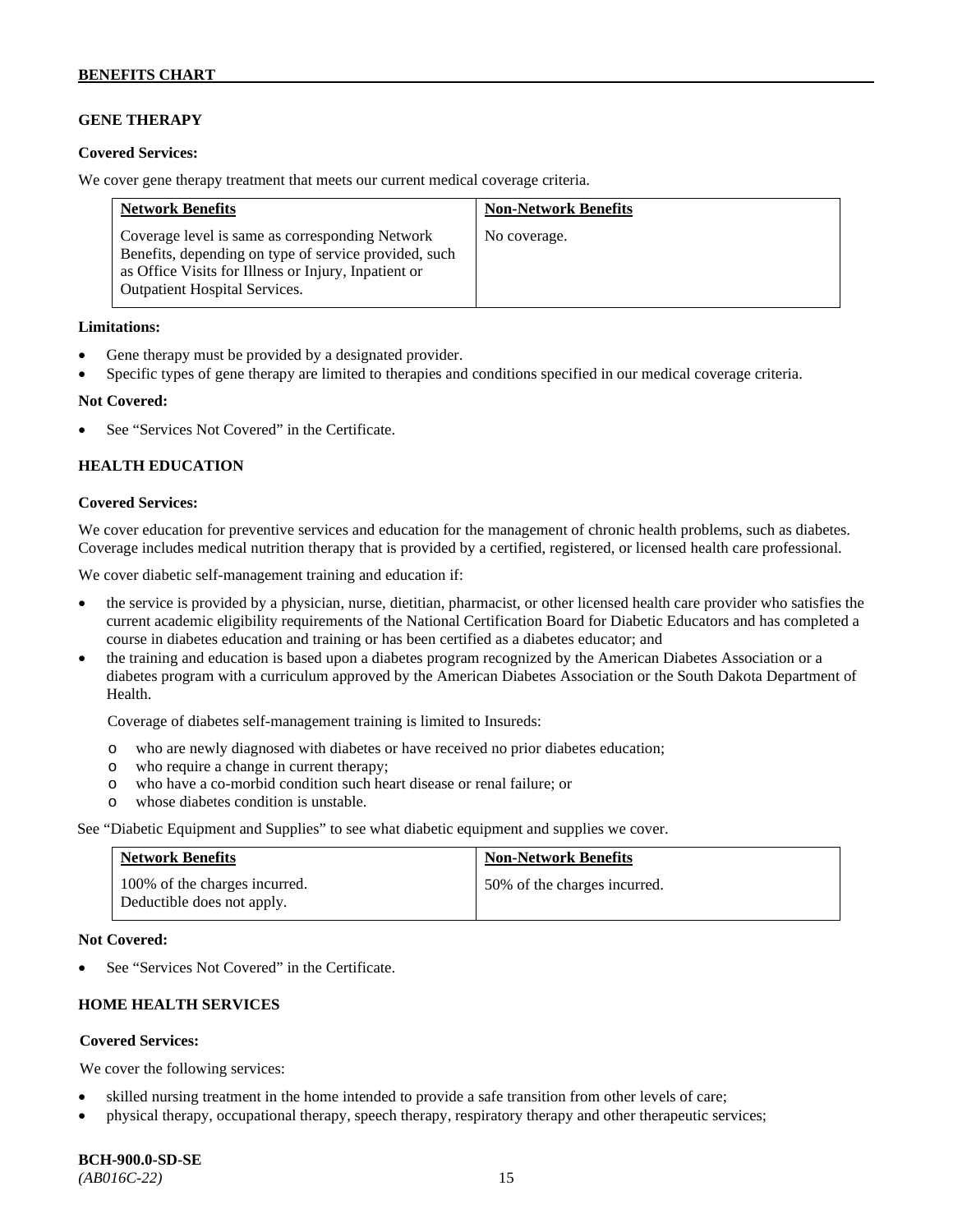- non-routine prenatal and postnatal services;
- routine postnatal well child visits, as described in the Coverage Criteria;
- phototherapy services for newborns. For phototherapy services for newborns and high risk prenatal services, supplies and equipment are included;
- home health aide services and other eligible home health services when provided in your home, if you are homebound (i.e., unable to leave home without considerable effort due to a medical condition. Lack of transportation does not constitute homebound status);
- total parenteral nutrition/intravenous ("TPN/IV") therapy, equipment, supplies and drugs in connection with IV therapy. IV line care kits are covered under Durable Medical Equipment. You do not need to be homebound to receive total parenteral nutrition/intravenous ("TPN/IV") therapy;
- palliative care benefits. Palliative care includes symptom management, education and establishing goals of care. We waive the requirement that you be homebound for a limited number of home visits for palliative care (as shown in this Benefits Chart), if you have a life-threatening, non-curable condition which has a prognosis of survival of two years or less. Additional palliative care visits are eligible under the home health services benefit if you are homebound and meet all other requirements defined in this section.

Home health services are eligible and covered only when they are:

- medically necessary; and
- provided as rehabilitative care, terminal care or maternity care; and
- ordered by a physician, and included in the written home care plan.

### **Physical therapy, occupational therapy, speech therapy, respiratory therapy, home health aide services and palliative care**

| <b>Network Benefits</b>      | <b>Non-Network Benefits</b>  |
|------------------------------|------------------------------|
| 70% of the charges incurred. | 50% of the charges incurred. |

### **TPN/IV therapy, skilled nursing services, non-routine prenatal/postnatal services and phototherapy**

| <b>Network Benefits</b>        | <b>Non-Network Benefits</b>  |
|--------------------------------|------------------------------|
| 1 70% of the charges incurred. | 50% of the charges incurred. |

Each 24-hour visit (or shifts of up to 24-hour visits) equals one visit and counts toward the Maximum visits for all other services shown below. Any visit that lasts less than 24 hours, regardless of the length of the visit, will count as one visit toward the Maximum visits for all other services shown below. All visits must be medically necessary and benefit eligible.

#### **Routine postnatal well child visit**

| <b>Network Benefits</b>                                     | <b>Non-Network Benefits</b>  |
|-------------------------------------------------------------|------------------------------|
| 100% of the charges incurred.<br>Deductible does not apply. | 50% of the charges incurred. |

#### **Maximum visits for palliative care**

If you are eligible to receive palliative care in the home and you are not homebound, there is a maximum of 12 visits per calendar year.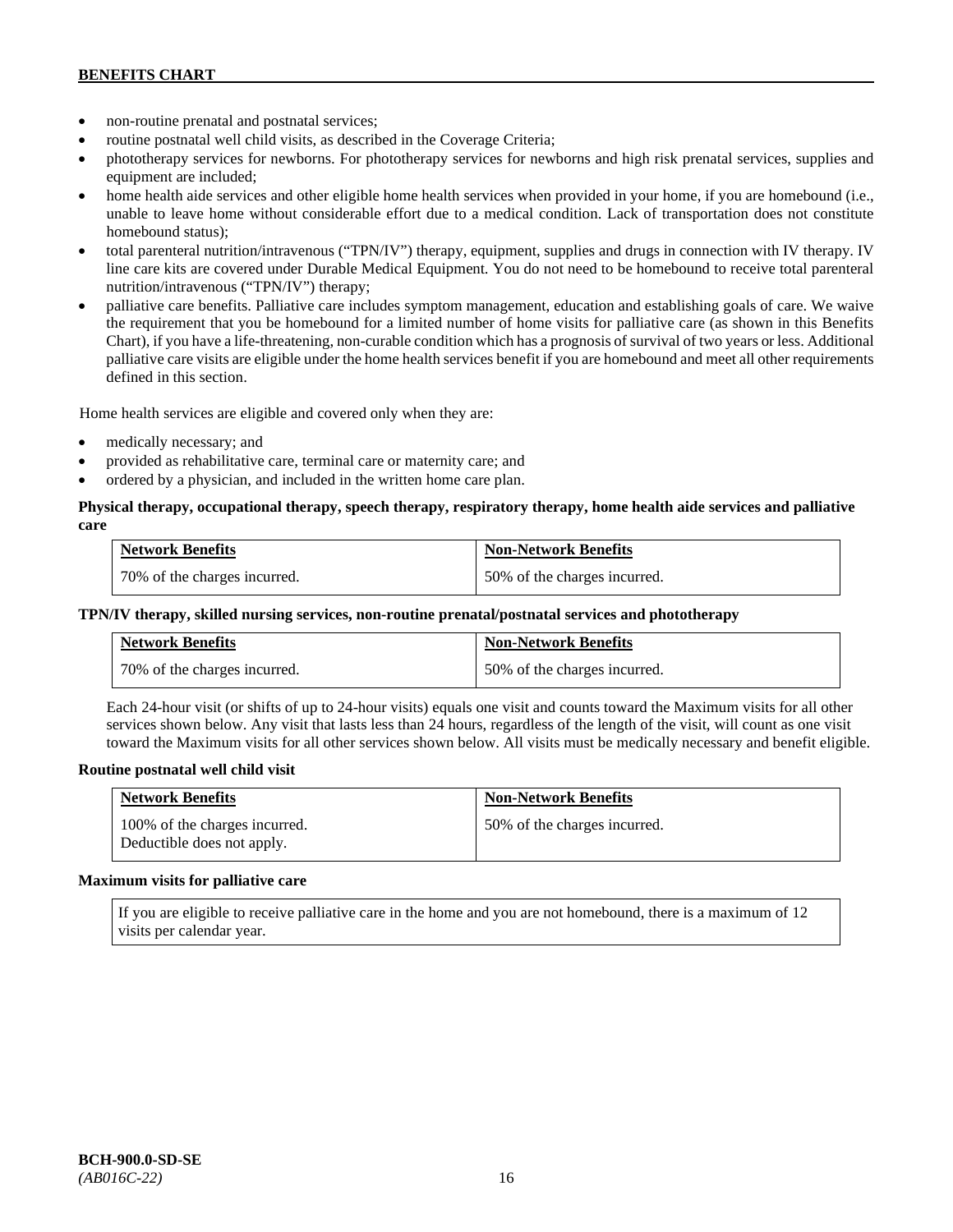### **Maximum visits for all other services**

| <b>Network Benefits</b>       | <b>Non-Network Benefits</b> |
|-------------------------------|-----------------------------|
| 120 visits per calendar year. | 60 visits per calendar year |

Each visit provided under the Network Benefits and Non-Network Benefits counts toward the maximums shown under both Maximum visits sections. The routine postnatal well child visit does not count toward the visit limit.

## **Limitations:**

- Home health services are not provided as a substitute for a primary caregiver in the home or as relief (respite) for a primary caregiver in the home. We will not reimburse family members or residents in your home for the above services.
- A service shall not be considered a skilled nursing service merely because it is performed by, or under the direct supervision of, a licensed nurse. Where a service (such as tracheotomy suctioning or ventilator monitoring) or like services, can be safely and effectively performed by a non-medical person (or self-administered), without the direct supervision of a licensed nurse, the service shall not be regarded as a skilled nursing service, whether or not a skilled nurse actually provides the service. The unavailability of a competent person to provide a non-skilled service shall not make it a skilled service when a skilled nurse provides it. Only the skilled nursing component of so-called "blended" services (i.e. services which include skilled and non-skilled components) are covered under this Benefits Chart.

### **Not Covered:**

- Financial or legal counseling services.
- Housekeeping or meal services in your home.
- Services provided by a family member or enrollee, or a resident in the enrollee's home.
- Vocational rehabilitation and recreational or educational therapy. Recreation therapy is therapy provided solely for the purpose of recreation, including, but not limited to: (a) requests for physical therapy or occupational therapy to improve athletic ability, and (b) braces or guards to prevent sports injuries.
- See "Services Not Covered" in the Certificate.

## **HOSPICE SERVICES**

### **Applicable Definitions:**

**Part-time.** This is up to two hours of service per day, more than two hours is considered continuous care.

**Continuous Care.** This is from two to twelve hours of service per day provided by a registered nurse, licensed practical nurse, or home health aide, during a period of crisis in order to maintain a terminally ill patient at home.

**Appropriate Facility.** This is a nursing home, hospice residence, or other inpatient facility.

**Custodial Care Related to Hospice Services.** This means providing assistance in the activities of daily living and the care needed by a terminally ill patient which can be provided by primary caregiver (i.e., family member or friend) who is responsible for the patient's home care.

### **Covered Services:**

**Hospice Program.** We cover the services described below if you are terminally ill and accepted as a hospice program participant. You must meet the eligibility requirements of the program, and elect to receive services through the hospice program. If you elect to receive hospice services, you do so in lieu of curative treatment for your terminal illness for the period you are enrolled in the hospice program.

**Eligibility:** In order to be eligible to be enrolled in the hospice program, you must: (1) be a terminally ill patient (prognosis of six months or less); (2) have chosen a palliative treatment focus (i.e., emphasizing comfort and supportive services rather than treatment attempting to cure the disease or condition); and (3) continue to meet the terminally ill prognosis as reviewed by our medical director or his or her designee over the course of care. You may withdraw from the hospice program at any time.

**Eligible Services:** Hospice services include the following services provided in accordance with an approved hospice treatment plan.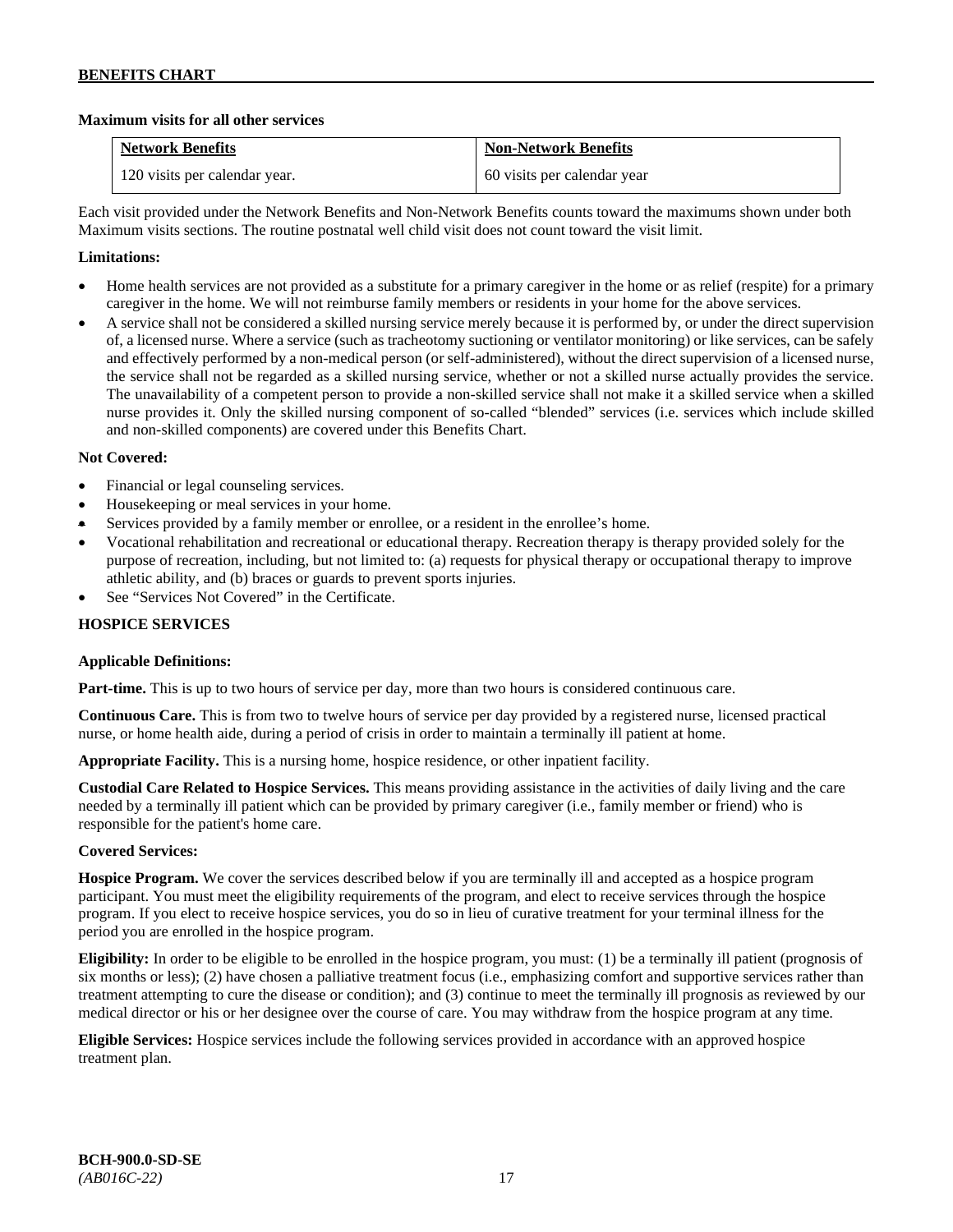- Inpatient Services: We cover inpatient services in a hospital facility.
- Home Health Services:
	- o Part-time care provided in your home by an interdisciplinary hospice team (which may include a physician, nurse, social worker, and spiritual counselor) and medically necessary home health services are covered.
	- o One or more periods of continuous care in your home or in a setting which provides day care for pain or symptom management, when medically necessary, will be covered.
- Other Services:
	- o Respite care is covered for care in your home or in an appropriate facility, to give your primary caregivers (i.e., family members or friends) rest and/or relief when necessary in order to maintain a terminally ill patient at home*.*
	- o Medically necessary medications for pain and symptom management.
	- o Semi-electric hospital beds and other durable medical equipment are covered.
	- o Emergency and non-emergency care is covered.

| <b>Network Benefits</b>      | <b>Non-Network Benefits</b>  |
|------------------------------|------------------------------|
| 70% of the charges incurred. | 50% of the charges incurred. |

Respite care is limited to five episodes, up to five days per episode. Inpatient hospice services are limited to 15 days per lifetime.

# **Not Covered:**

- Financial or legal counseling services.
- Housekeeping or meal services in your home.
- Custodial or maintenance care related to hospice services, whether provided in the home or in a nursing home.
- Any service not specifically described as covered services under this hospice services benefits.
- Any services provided by members of your family or residents in your home.
- See "Services Not Covered" in the Certificate.

# **HOSPITAL AND SKILLED NURSING FACILITY SERVICES**

### **Covered Services:**

We cover services as described below.

### **Medical or surgical hospital services**

**Inpatient hospital services:** We cover the following medical or surgical services, for the treatment of acute illness or injury, which require the level of care only provided in an acute care facility. These services must be authorized by a physician.

Inpatient hospital services include: room and board; the use of operating or maternity delivery rooms; intensive care facilities; newborn nursery facilities; general nursing care, anesthesia, laboratory and diagnostic imaging services, reconstructive surgery, radiation therapy, physical therapy, prescription drugs or other medications administered during treatment, blood and blood products (unless replaced), and blood derivatives, and other diagnostic or treatment related hospital services; physician and other professional medical and surgical services provided while in the hospital, including gender confirmation surgery that meets medical coverage criteria.

Services for items for personal convenience, such as television rental, are not covered.

We cover, following a vaginal delivery, a minimum of 48 hours of inpatient care for the mother and newborn child. We cover, following a caesarean section delivery, a minimum of 96 hours of inpatient care for the mother and newborn child. If the duration of inpatient care is less than these minimums, we also cover a minimum of one home visit by a registered nurse for post-delivery care, within 4 days of discharge of the mother and newborn child. Services provided by the registered nurse include, but are not limited to, parent education, assistance and training in breast and bottle feeding, and conducting any necessary and appropriate clinical tests. We shall not provide any compensation or other non-medical remuneration to encourage a mother and newborn to leave inpatient care before the duration minimums specified.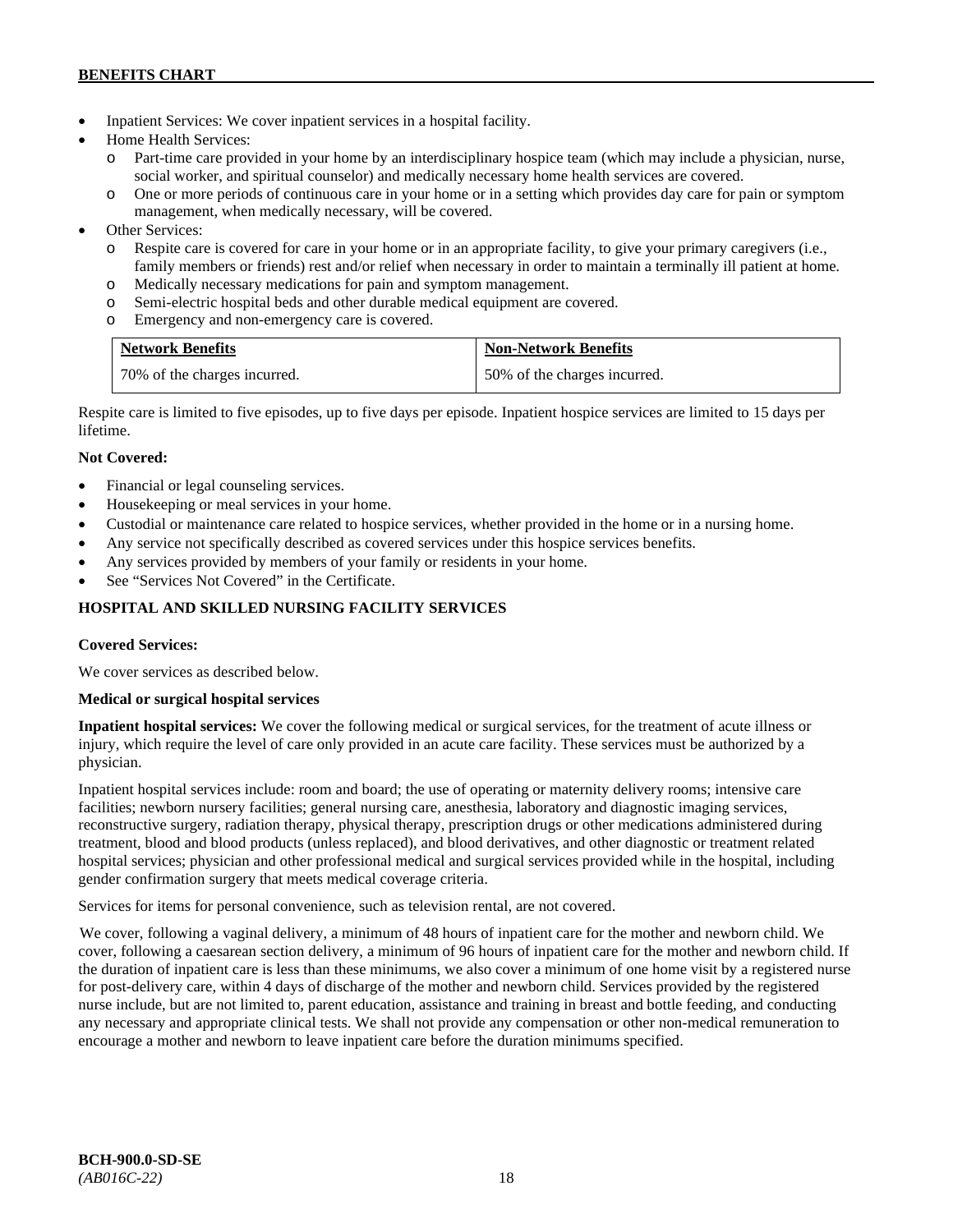Group health plans and health insurance issuers generally may not, under Federal law, restrict benefits for any hospital length of stay in connection with childbirth for the mother of newborn child to less than 48 hours following a vaginal delivery, or less than 96 hours following a caesarean section. However, Federal law generally does not prohibit the mother's or newborn's attending provider, after consulting with the mother, from discharging the mother or her newborn earlier than 48 hours (or 96 hours as applicable). In any case plans and issuers may not, under Federal law, require that a provider obtain authorization from the plan or the insurance issuer for prescribing a length of stay not in excess of 48 hours (or 96 hours).

| <b>Network Benefits</b>      | <b>Non-Network Benefits</b>  |
|------------------------------|------------------------------|
| 70% of the charges incurred. | 50% of the charges incurred. |

Each insured's admission or confinement, including that of a newborn child, is separate and distinct from the admission or confinement of any other insured.

### **Outpatient hospital, ambulatory care or surgical facility services:**

We cover the following medical and surgical services, for diagnosis or treatment of illness or injury on an outpatient basis. These services must be authorized by a physician.

Outpatient services include: use of operating rooms, maternity delivery rooms or other outpatient departments, rooms or facilities; and the following outpatient services: general nursing care, anesthesia, laboratory and diagnostic imaging services, reconstructive surgery, radiation therapy, physical therapy, drugs administered during treatment, blood and blood products (unless replaced), and blood derivatives, and other diagnostic or treatment related outpatient services; physician and other professional medical and surgical services provided while an outpatient, including gender confirmation surgery that meets medical coverage criteria.

Prior authorization by our medical director is required for new, experimental or reconstructive technologies or procedures. Requests must be submitted prior to performing the technology or procedure.

To see the benefit level for diagnostic imaging services, laboratory services and physical therapy, see benefits under Diagnostic Imaging Services, Laboratory Services and Physical Therapy in this Benefits Chart.

| <b>Network Benefits</b>      | <b>Non-Network Benefits</b>  |
|------------------------------|------------------------------|
| 70% of the charges incurred. | 50% of the charges incurred. |

**Skilled nursing facility care:** We cover room and board, daily skilled nursing and related ancillary services for post-acute treatment and rehabilitative care of illness or injury that meets medical coverage criteria.

| <b>Network Benefits</b>                        | <b>Non-Network Benefits</b>                    |
|------------------------------------------------|------------------------------------------------|
| 70% of the charges incurred.                   | 50% of the charges incurred.                   |
| Limited to a 90 day maximum per calendar year. | Limited to a 90 day maximum per calendar year. |

Each day of services provided under the Network Benefits and Non-Network Benefits, combined, applies toward the maximums shown above.

### **Not Covered:**

- Services for items for personal convenience, such as television rental, are not covered.
- See "Services Not Covered" in the Certificate.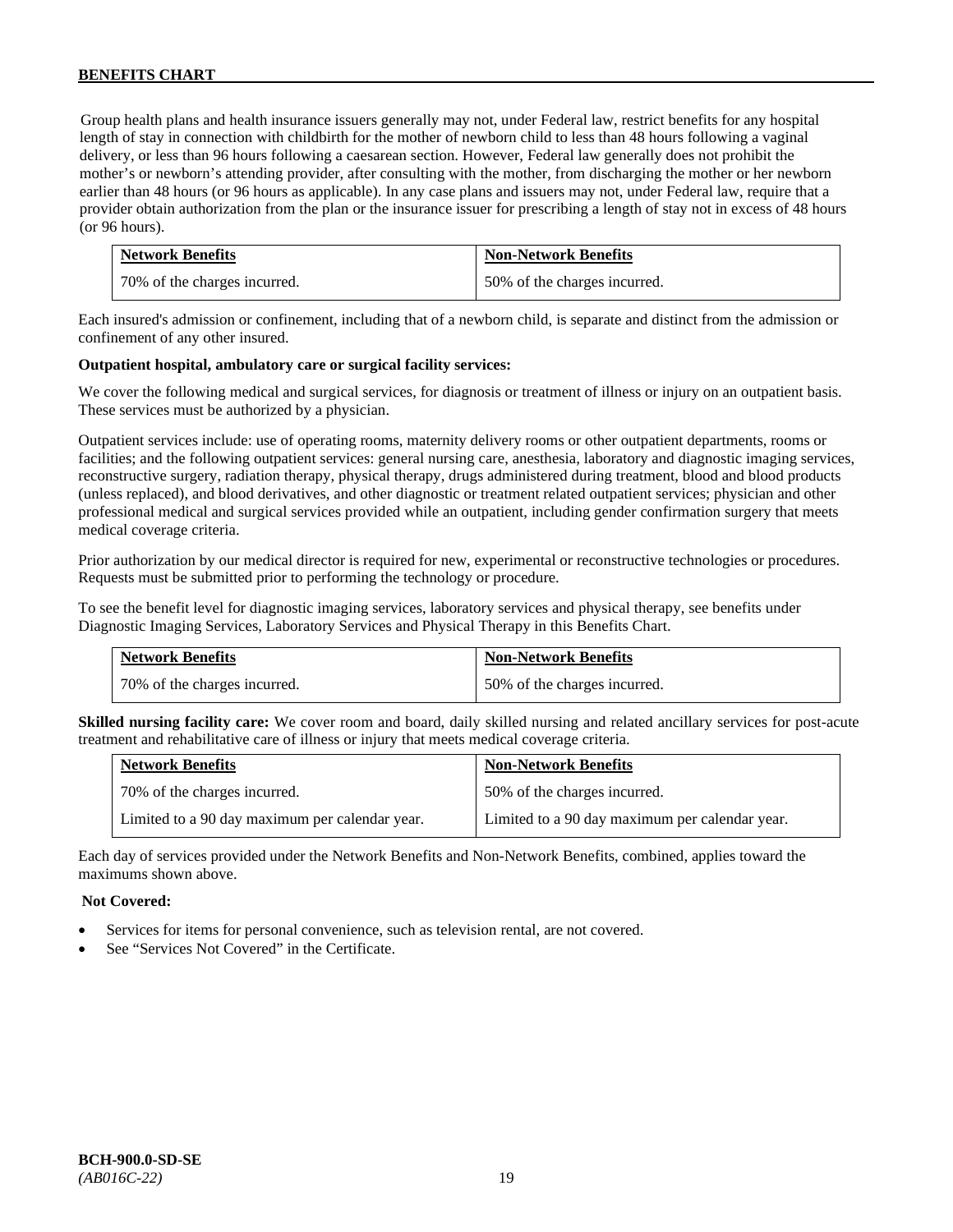# **INFERTILITY DIAGNOSIS**

### **Covered Services:**

We cover the diagnosis of infertility. These services include diagnostic procedures and tests provided in connection with an infertility evaluation, office visits and consultations to diagnose infertility.

| <b>Network Benefits</b>      | <b>Non-Network Benefits</b>  |
|------------------------------|------------------------------|
| 70% of the charges incurred. | 50% of the charges incurred. |

Coverage is limited to office visits and consultations to diagnose infertility. Treatment is not covered.

### **Not Covered:**

- Infertility/fertility treatment, including but not limited to, office visits, laboratory services, diagnostic imaging services and fertility drugs; reversal of sterilization; and sperm, ova or embryo acquisition, retrieval or storage; however, we cover office visits and consultations to diagnose infertility.
- Services related to the establishment of surrogate pregnancy and fees for a surrogate. However, pregnancy and maternity services are covered for an insured under this Benefits Chart, including a surrogate pregnancy.
- See "Services Not Covered" in the Certificate.

### **LABORATORY SERVICES**

#### **Covered Services:**

We cover laboratory tests when ordered by a provider and provided in a clinic or outpatient hospital facility.

We cover services provided in a clinic or outpatient hospital facility. To see the benefit level for inpatient hospital or skilled nursing facility services, see benefits under Inpatient Hospital and Skilled Nursing Facility Services.

### **Prostate-specific antigen (PSA) testing**

| <b>Network Benefits</b>      | <b>Non-Network Benefits</b>  |
|------------------------------|------------------------------|
| 70% of the charges incurred. | 50% of the charges incurred. |

#### **All other laboratory services**

#### **Services for illness or injury**

| Network Benefits             | Non-Network Benefits         |
|------------------------------|------------------------------|
| 70% of the charges incurred. | 50% of the charges incurred. |

### **Preventive Services**

Laboratory services associated with preventive services are covered at the benefit level shown in the "Preventive Services" section of this Benefits Chart.

#### **Not Covered:**

See "Services Not Covered" in the Certificate.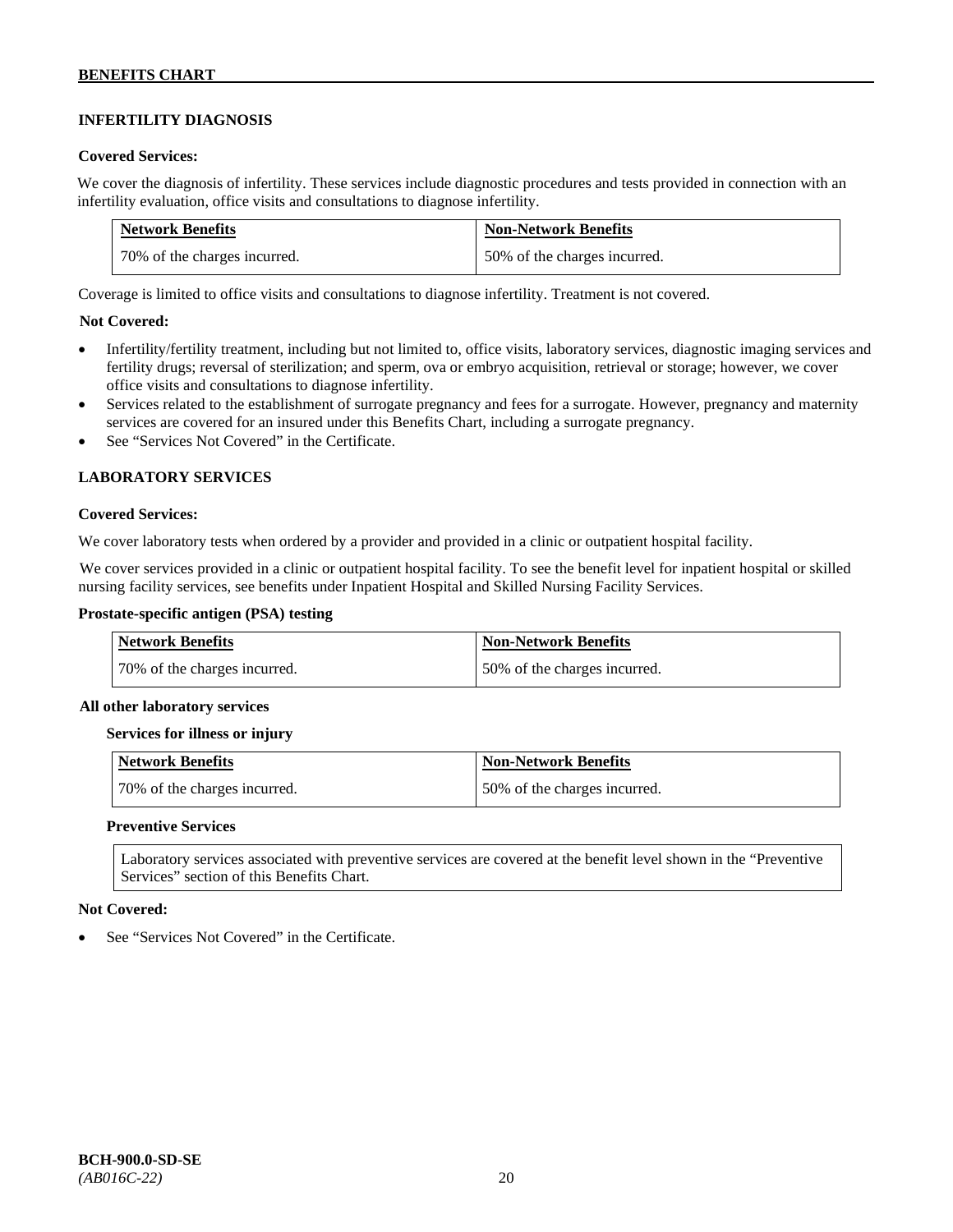# **MASTECTOMY RECONSTRUCTION BENEFIT**

### **Covered Services:**

We cover reconstruction of the breast on which the mastectomy has been performed; surgery and reconstruction of the other breast to produce symmetrical appearance, and prostheses and physical complications of all stages of mastectomy, including lymphedemas.

| <b>Network Benefits</b>                              | <b>Non-Network Benefits</b>                           |
|------------------------------------------------------|-------------------------------------------------------|
| Coverage level is same as corresponding Network      | Coverage level is same as corresponding Non-Network   |
| Benefits, depending on type of service provided such | Benefits, depending on type of service provided, such |
| as Office Visits for Illness or Injury, Inpatient or | as Office Visits for Illness or Injury, Inpatient or  |
| <b>Outpatient Hospital Services.</b>                 | Outpatient Hospital Services.                         |

#### **Not Covered:**

See "Services Not Covered" in the Certificate.

# **MEDICATION THERAPY DISEASE MANAGEMENT PROGRAM**

### **Covered Services:**

If you meet our criteria for coverage, you may qualify for our Medication Therapy Disease Management Program.

The program covers consultations with a designated network pharmacist.

Covered services are based on established medical policies, which are subject to periodic review and modification by the medical directors. These medical policies (medical coverage criteria) are available online at [healthpartners.com](http://www.healthpartners.com/) or by calling Member Services.

| <b>Network Benefits</b>                                     | <b>Non-Network Benefits</b> |
|-------------------------------------------------------------|-----------------------------|
| 100% of the charges incurred.<br>Deductible does not apply. | No coverage.                |

#### **Not Covered:**

See "Services Not Covered" in the Certificate.

### **OFFICE VISITS FOR ILLNESS OR INJURY**

#### **Covered Services:**

We cover the following when medically necessary: professional medical and surgical services and related supplies, including biofeedback, of physicians and other health care providers; blood and blood products (unless replaced) and blood derivatives.

We cover diagnosis and treatment of illness or injury to the eyes. Where contact or eyeglass lenses are prescribed as medically necessary for the post-operative treatment of cataracts or for the treatment of aphakia, acute or chronic corneal pathology, or keratoconus, we cover the initial evaluation, lenses and fitting. Insureds must pay for lens replacement beyond the initial pair.

We cover medically necessary professional services by a licensed physician or audiologist appropriate for the treatment of hearing impairment to a person under the age of 19. Hearing aids are not covered.

Services received via video, e-visit or telephone are covered under the "Telehealth/Telemedicine Services" section.

#### **Office visits**

| <b>Network Benefits</b>        | <b>Non-Network Benefits</b>  |
|--------------------------------|------------------------------|
| 1 70% of the charges incurred. | 50% of the charges incurred. |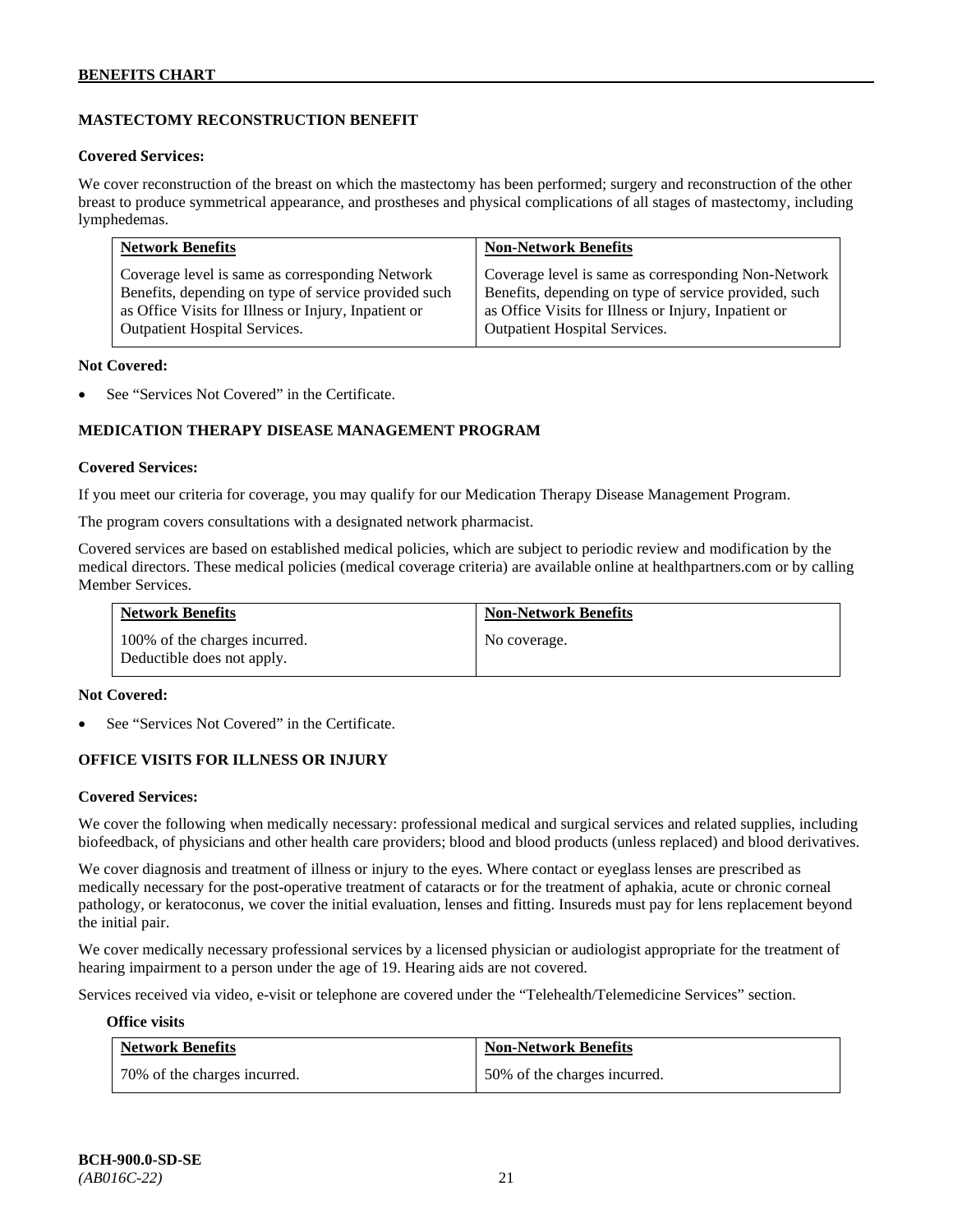### **Convenience clinics**

| <b>Network Benefits</b>      | <b>Non-Network Benefits</b>  |
|------------------------------|------------------------------|
| 70% of the charges incurred. | 50% of the charges incurred. |

### **Injections administered in a physician's office, other than immunizations:**

### **Allergy Injections**

| <b>Network Benefits</b>      | <b>Non-Network Benefits</b>  |
|------------------------------|------------------------------|
| 70% of the charges incurred. | 50% of the charges incurred. |

### **All other injections**

| <b>Network Benefits</b>      | <b>Non-Network Benefits</b>  |
|------------------------------|------------------------------|
| 70% of the charges incurred. | 50% of the charges incurred. |

### **Not Covered:**

- Court ordered treatment.
- See "Services Not Covered" in the Certificate.

### **PEDIATRIC EYEWEAR**

#### **Covered Services:**

- We cover pediatric eyewear for children.
- Routine eye exams are covered under the "Preventive Services" section.

| <b>Network Benefits</b>        | <b>Non-Network Benefits</b> |
|--------------------------------|-----------------------------|
| 1 70% of the charges incurred. | No coverage.                |

#### **Limitations:**

- Coverage under this provision will continue until the end of the month in which the child turns age 19.
- Limited to one of the following per calendar year:
	- o one pair of eyeglasses including one set of prescription lenses, frames from our designated eyewear collection, and anti-scratch coating; or
	- o one pair of non-disposable contact lenses; or
	- a one-year supply of disposable contact lenses.
- Contact lens fittings are limited to two per calendaryear.

### **Not Covered:**

- Frames that are not included in our designated eyewear collection. However, one pair of lenses will be covered if an insured chooses frames outside our designated eyewear collection.
- More than one pair of lenses or frames or non-disposable contacts per calendar year, regardless of the reason. This includes replacement of eyeglasses or contact lenses due to loss, breakage, theft, or change in prescription.
- Safety glasses or goggles for sports or vocational reasons.
- Upgrades including, but not limited to, UV protection and no-line multifocal lenses.
- See "Services Not Covered" in the Certificate.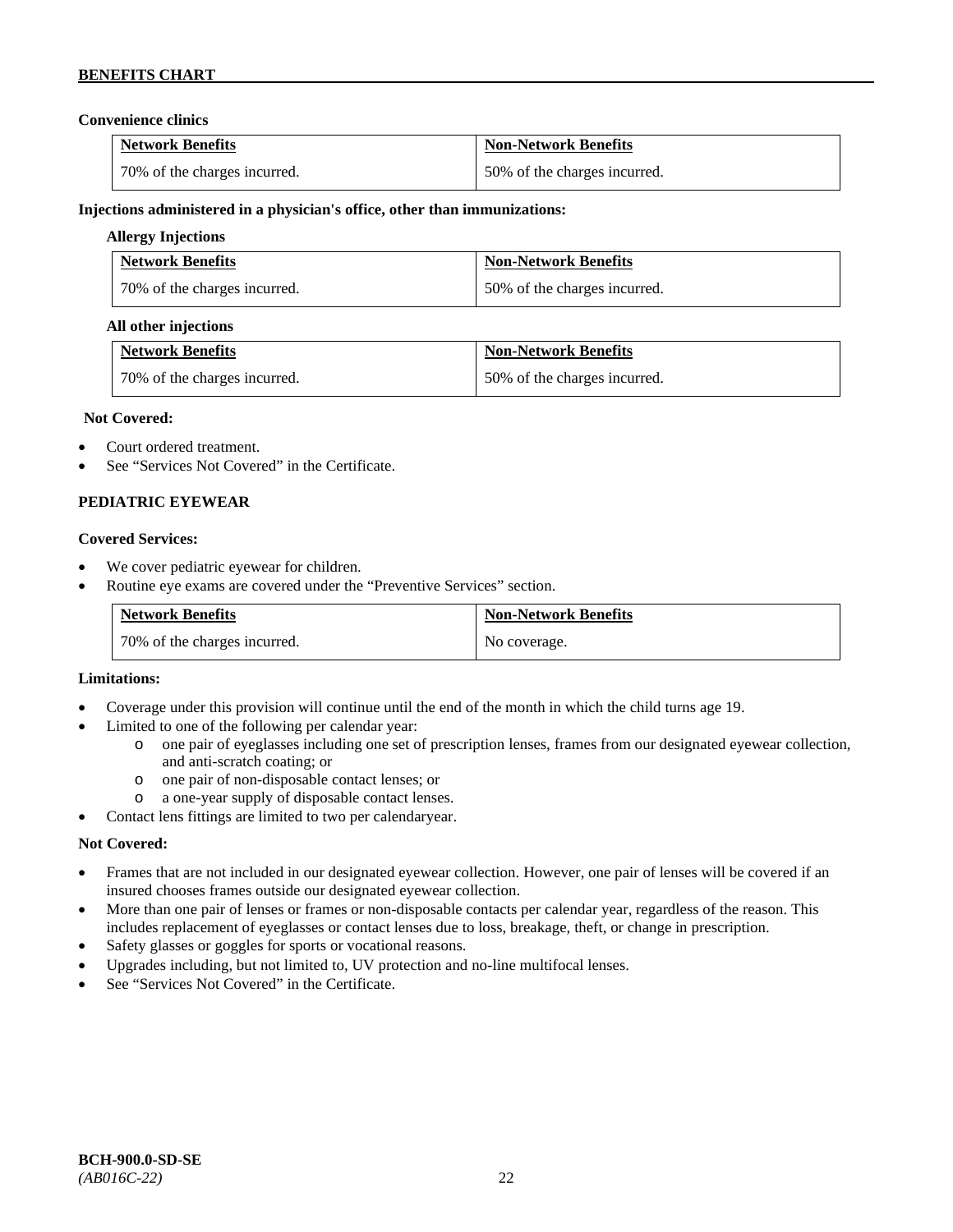# **PHYSICAL THERAPY, OCCUPATIONAL THERAPY AND SPEECH THERAPY**

#### **Covered Services:**

We cover the following physical therapy, occupational therapy and speech therapy services:

- Medically necessary rehabilitative care to correct the effects of illness or injury.
- Habilitative care rendered for congenital, developmental or medical conditions which have significantly limited the successful initiation of normal speech and normal motor development.

Massage therapy which is performed in conjunction with other treatment/modalities by a physical or occupational therapist, is part of a prescribed treatment plan and is not billed separately is covered.

We cover services provided in a clinic. We also cover physical therapy provided in an outpatient hospital facility. To see the benefit level for inpatient hospital or skilled nursing facility services, see benefits under Inpatient Hospital and Skilled Nursing Facility Services.

#### **Rehabilitative care**

| <b>Network Benefits</b>      | <b>Non-Network Benefits</b>  |
|------------------------------|------------------------------|
| 70% of the charges incurred. | 50% of the charges incurred. |

### **Habilitative care**

| <b>Network Benefits</b>      | <b>Non-Network Benefits</b>  |
|------------------------------|------------------------------|
| 70% of the charges incurred. | 50% of the charges incurred. |

#### **Not Covered:**

- Massage therapy for the purpose of comfort or convenience of the Insured.
- See "Services Not Covered" in the Certificate.

### **PRE-DIABETES DISEASE MANAGEMENT PROGRAM**

#### **Covered Services:**

If you meet our criteria for coverage, you may qualify for the Pre-diabetes Disease Management Program through Omada Health.

The program covers group health coaching which focuses on weight loss, exercise, behavior modification and health education at select locations determined by the plan.

| <b>Network Benefits</b>                                     | <b>Non-Network Benefits</b> |
|-------------------------------------------------------------|-----------------------------|
| 100% of the charges incurred.<br>Deductible does not apply. | Not applicable.             |

#### **Not Covered:**

See "Services Not Covered" in the Certificate.

### **PRESCRIPTION DRUG SERVICES**

#### **Covered Services:**

We cover prescription drugs and medications, which can be self-administered or are administered in a physician's office. We will not exclude coverage of off-label use of drugs to treat cancer or life threatening conditions on the grounds that the drug has not been approved by the FDA for that indication if that drug is recognized for the treatment of such indication in one of the standard reference compendia and when an appropriate level of evidence or medical necessity is met.

### **For Network Benefits, drugs and medications must be obtained at a Network Pharmacy.**

**If a copayment is required, you must pay one copayment for each 31-day supply, or portion thereof, unless otherwise indicated below.**

**BCH-900.0-SD-SE**  *(AB016C-22)* 23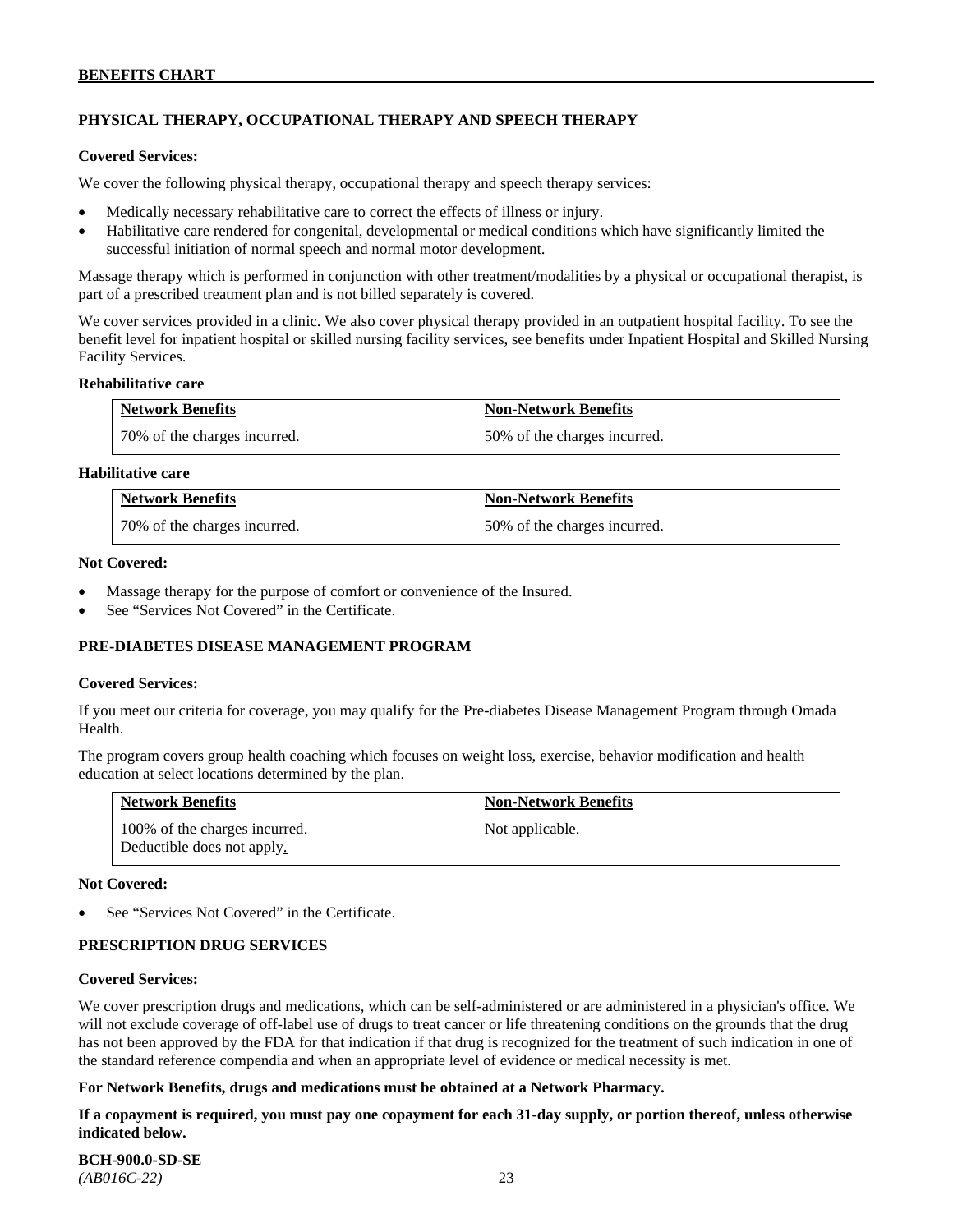# **Outpatient drugs (except as specified below)**

# **Drugs on the preventive drug list**

| <b>Network Benefits</b>                                                                                                                        | <b>Non-Network Benefits</b>  |
|------------------------------------------------------------------------------------------------------------------------------------------------|------------------------------|
| Generic formulary drugs from the Preventive Drug List<br>are covered at 100% of the charges incurred.                                          | 50% of the charges incurred. |
| Brand name formulary drugs from the Preventive Drug<br>List are covered at 100% of the charges incurred,<br>subject to your copayment of \$60. |                              |
| In no event will your cost for a formulary insulin drug<br>exceed \$25.                                                                        |                              |
| Deductible does not apply.                                                                                                                     |                              |

### **All other drugs**

| <b>Network Benefits</b>                                                  | <b>Non-Network Benefits</b>  |
|--------------------------------------------------------------------------|------------------------------|
| All other formulary drugs are covered at 70% of the<br>charges incurred. | 50% of the charges incurred. |
| Non-formulary drugs are covered at 50% of the<br>charges incurred.       |                              |
| Deductible applies.                                                      |                              |

# **Mail order drugs**

| <b>Network Benefits</b>                                                                                                                                                                                                                               | <b>Non-Network Benefits</b>                                                                                                |
|-------------------------------------------------------------------------------------------------------------------------------------------------------------------------------------------------------------------------------------------------------|----------------------------------------------------------------------------------------------------------------------------|
| For your convenience, you may also get up to a 93-day<br>supply of outpatient prescription drugs that can be self-<br>administered through the designated mail order service.<br>Specialty drugs are not available through the mail order<br>service. | See Network mail order drugs benefit.<br>Mail order drugs are only available through the<br>designated mail order service. |

# **Specialty drugs that are self-administered**

| <b>Network Benefits</b>                                                                                                                    | <b>Non-Network Benefits</b> |
|--------------------------------------------------------------------------------------------------------------------------------------------|-----------------------------|
| 70% of the charges incurred.                                                                                                               | No coverage.                |
| For Network Benefits, specialty drugs are limited to<br>drugs on the specialty drug list and must be obtained<br>from a designated vendor. |                             |

# **Drugs for treatment of growth deficiency**

| <b>Network Benefits</b>                                                                                                                            | <b>Non-Network Benefits</b>  |
|----------------------------------------------------------------------------------------------------------------------------------------------------|------------------------------|
| 70% of the charges incurred.                                                                                                                       | 50% of the charges incurred. |
| For Network Benefits, growth deficiency drugs are<br>limited to drugs on the specialty drug list and must be<br>obtained from a designated vendor. |                              |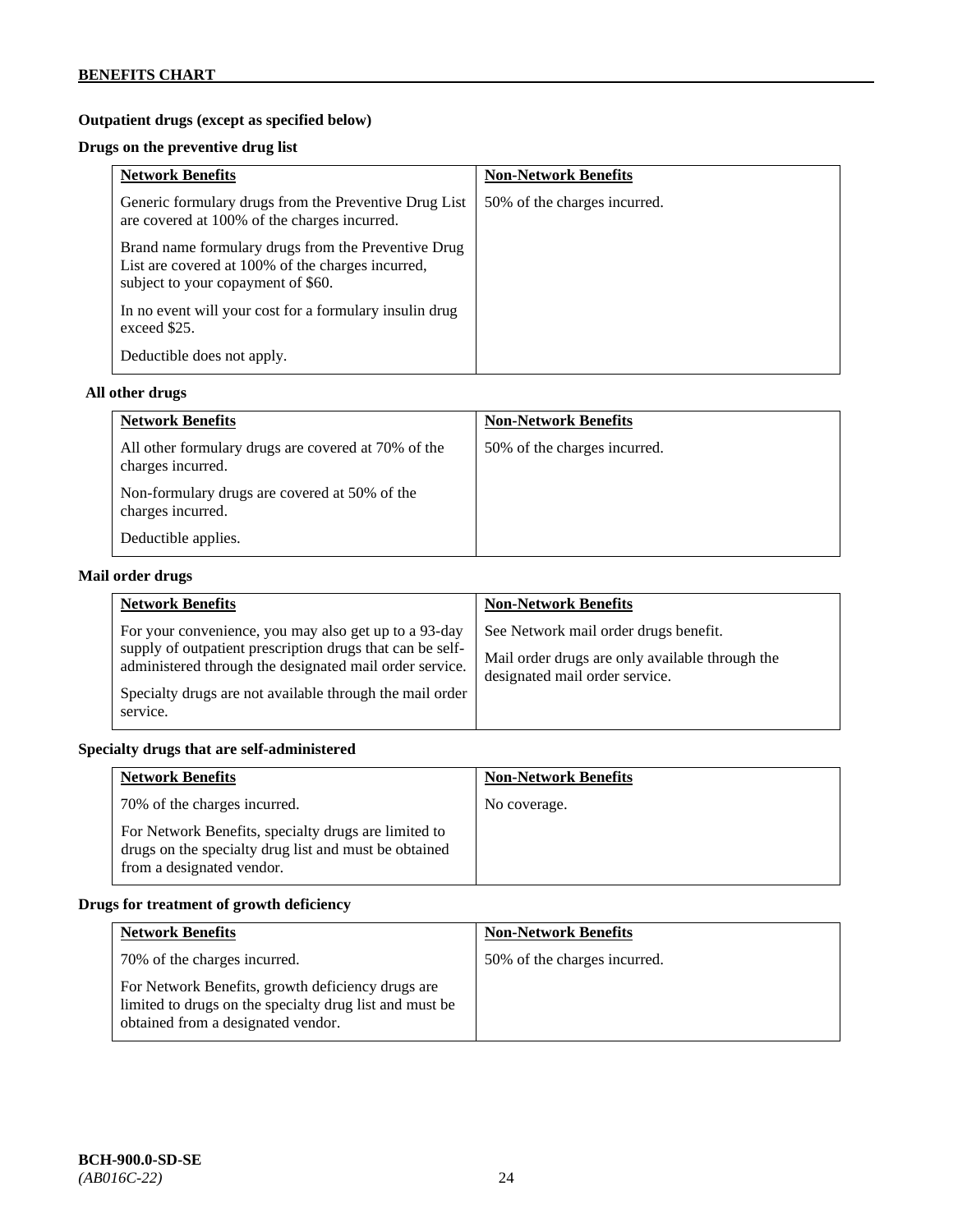### **Tobacco cessation drugs are covered for all FDA-approved tobacco cessation drugs**

| <b>Network Benefits</b>                                     | <b>Non-Network Benefits</b>  |
|-------------------------------------------------------------|------------------------------|
| 100% of the charges incurred.<br>Deductible does not apply. | 50% of the charges incurred. |

#### **Contraceptive drugs**

| <b>Network Benefits</b>                                                                                                                                         | <b>Non-Network Benefits</b>  |
|-----------------------------------------------------------------------------------------------------------------------------------------------------------------|------------------------------|
| 100% of the charges incurred for formulary drugs.<br>Deductible does not apply.                                                                                 | 50% of the charges incurred. |
| If a physician requests that a non-formulary<br>contraceptive drug be dispensed as written, the drug<br>will be covered at 100%, not subject to the deductible. |                              |

**ACA preventive medications.** We cover preventive medications currently recommended by USPSTF with an A or B rating if they are prescribed by your medical provider and they are listed on our Commercial ACA Preventive Drug List. Preventive medications are subject to periodic review and modification. Changes would be effective in accordance with the federal rules and reflected in our current medical coverage criteria for preventive care services.

| <b>Network Benefits</b>                                     | <b>Non-Network Benefits</b>  |
|-------------------------------------------------------------|------------------------------|
| 100% of the charges incurred.<br>Deductible does not apply. | 50% of the charges incurred. |

### **Limitations:**

- Certain drugs may require prior authorization as indicated on the Formulary. HealthPartners may require prior authorization for the drug and also the site where the drug will be provided. Certain drugs are subject to our utilization review process and quantity limits as indicated on our Formulary.
- Certain non-formulary drugs require prior authorization. In addition, certain drugs may be subject to any quantity limits applied as part of our trial program. The trial drug program applies to new prescriptions for certain drugs which have high toxicity, low tolerance, high costs and/or high potential for waste. Trial drugs are indicated on the formulary and/or the Specialty Drug List. Your first fill of a trial drug may be limited to less than a month supply. If the drug is well tolerated and effective, you will receive the remainder of your first month supply.
- If an insured requests a brand name drug when there is a generic equivalent, the brand name drug will be covered up to the charge that would apply to the generic drug, minus any required copayment. If a physician requests that a brand name drug be dispensed as written, the drug will be paid at the non-formulary benefit.
- We may require Insureds to try over-the-counter (OTC) drug alternatives before approving more costly formulary prescription drugs.
- Unless otherwise specified in the "Prescription Drug Services" section, you may receive up to a 31-day supply per prescription.
- New prescriptions to treat certain chronic conditions are limited to a 31-day supply.
- A 93-day supply will be covered and dispensed only at pharmacies that participate in our extended day supply program.
- No more than a 31-day supply of Specialty Drugs will be covered and dispensed at a time, unless it is a manufacturer supplied drug that cannot be split that supplies the insured with more than a 31-day supply.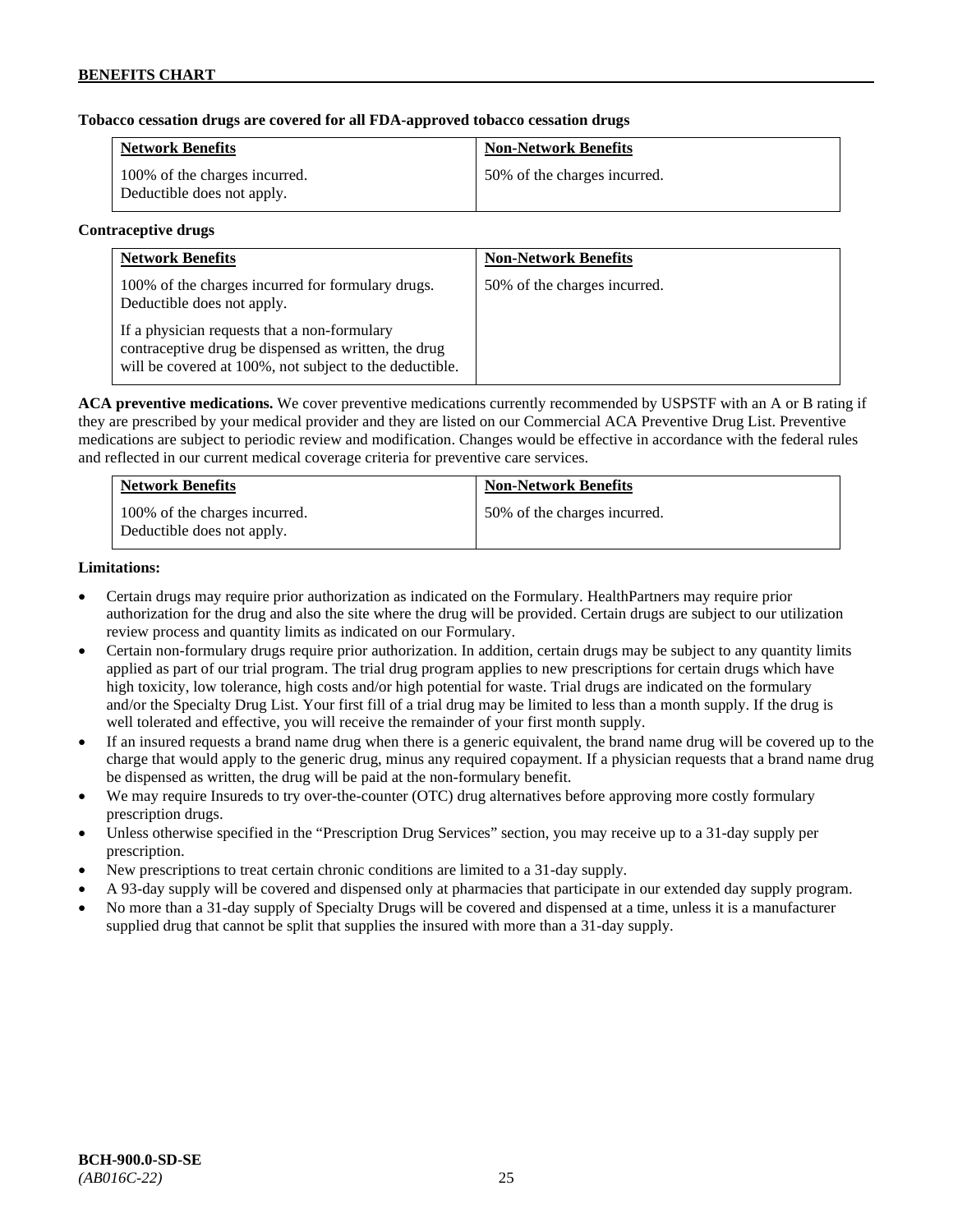### **Not Covered:**

- Replacement of prescription drugs, medications, equipment and supplies due to loss, damage or theft.
- Nonprescription (over the counter) drugs or medications, including, but not limited to, vitamins, supplements, homeopathic remedies, and non-FDA approved drugs, unless listed on the Formulary and prescribed by a physician or legally authorized health care provider under applicable state and federal law. We cover off-label use of drugs to treat cancer as specified in the "Prescription Drug Services" section of this Benefits Chart. This exclusion does not include over-the-counter contraceptives for women as allowed under the Affordable Care Act when the Insured obtains a prescription for the item. In addition, if the Insured obtains a prescription, this exclusion does not include aspirin to prevent cardiovascular disease for men and women of certain ages; folic acid supplements for women who may become pregnant; fluoride chemoprevention supplements for children without fluoride in their water source; and iron supplements for children ages 6-12 months who are at risk for anemia.
- All drugs for the treatment of sexual dysfunction.
- Fertility drugs.
- Medical cannabis.
- Drugs on the Excluded Drug List. The Excluded Drug List includes select drugs within a therapy class that are not eligible for coverage. This includes drugs that may be excluded for certain indications. The Excluded Drug List is available a[t HealthPartners.com.](http://www.healthpartners.com/)
- Drugs that are newly approved by the FDA until they are reviewed and approved by HealthPartners Pharmacy and Therapeutics Committee.
- Medical devices approved by the FDA will not be covered under the "Prescription Drug Services" section unless they are on our Formulary. Covered medical devices are generally submitted and reimbursed under your medical benefits.
- See "Services Not Covered" in the Certificate.

# **PREVENTIVE SERVICES**

### **Applicable Definitions:**

**Routine Preventive Services** are routine healthcare services that include screenings, checkups and counseling to prevent illness, disease or other health problems before symptoms occur.

**Diagnostic Services** are services to help a provider understand your symptoms, diagnose illness, and decide what treatment may be needed. They may be the same services that are listed as preventive services, but they are being used as diagnostic services. Your provider will determine if these services are preventive or diagnostic. These services are not preventive if received as part of a visit to diagnose, manage, or maintain an acute or chronic medical condition, illness or injury. When that occurs, unless otherwise indicated below, standard deductibles, copayments or coinsurance apply.

### **Covered Services:**

We cover preventive services which meet any of the requirements under the Affordable Care Act (ACA) shown in the bulleted items below. These preventive services are covered at 100% under the Network Benefits with no deductible, copayments or coinsurance. If a preventive service is not required by the ACA and it is covered at a lower benefit level or if a group qualifies for an exemption or accommodation for certain benefits under the ACA, it will be specified below. Preventive benefits mandated under the ACA are subject to periodic review and modification. Changes would be effective in accordance with the federal rules. Preventive services mandated by the ACA include:

- Evidence-based items or services that have in effect a rating of A or B in the current recommendations of the United States Preventive Services Task Force with respect to the individual;
- Immunizations for routine use in children, adolescents, and adults that have in effect a recommendation from the Advisory Committee on Immunization Practices of the Centers for Disease Control and Prevention with respect to the individual;
- With respect to infants, children, and adolescents, evidence-informed preventive care and screenings provided for in comprehensive guidelines supported by the Health Resources and Services Administration; and
- With respect to women, preventive care and screenings provided for in comprehensive guidelines supported by the Health Resources and Services Administration.

Covered services are based on established medical policies, which are subject to periodic review and modification by the medical or dental directors. These medical policies (medical coverage criteria) are available by calling Member Services, or logging on to your "*my*HealthPartners" account at [HealthPartners.com.](http://www.healthpartners.com/)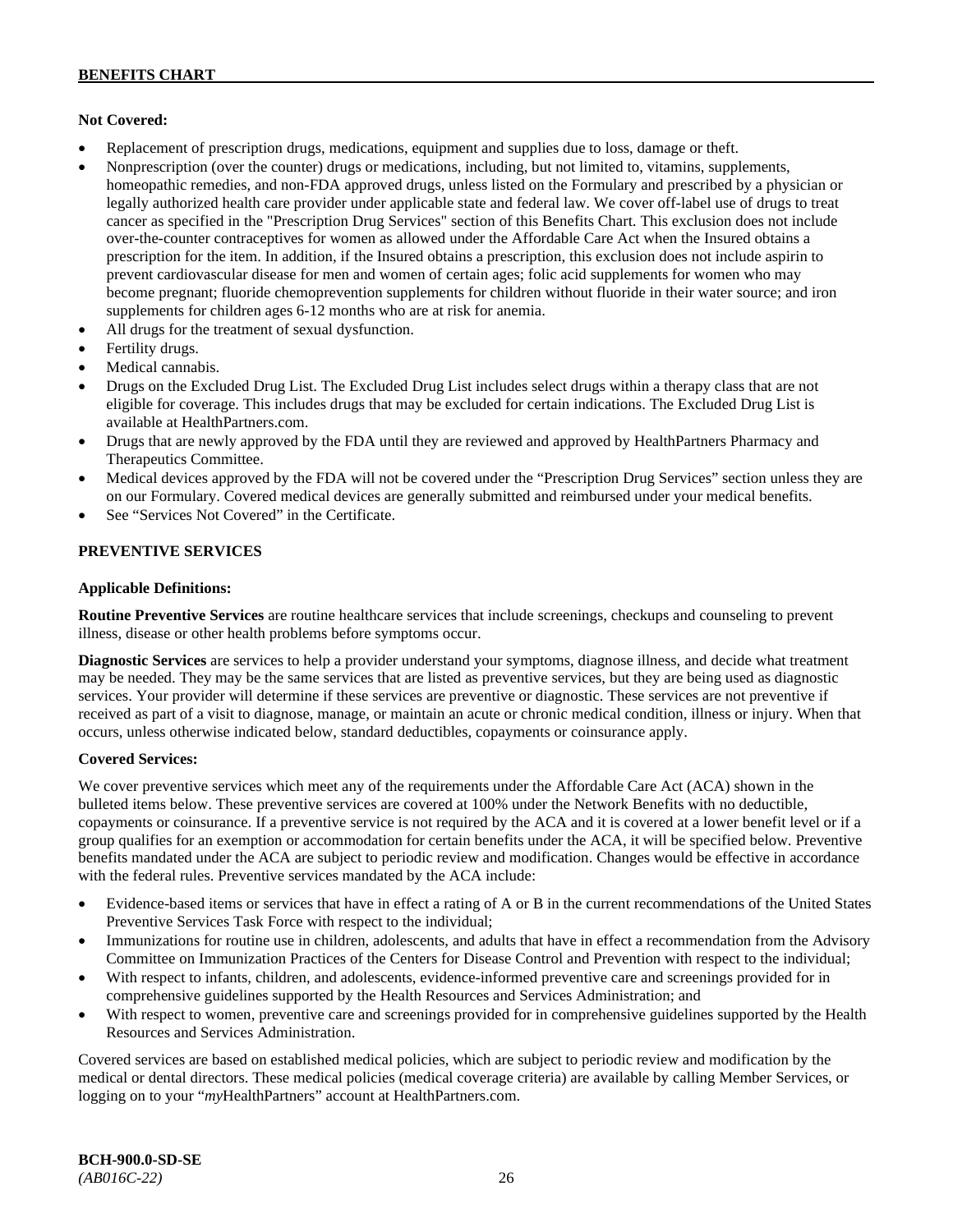### **ACA and state mandated preventive services are covered as follows:**

**Routine health exams and periodic health assessments.** A physician or health care provider will counsel you as to how often health assessments are needed based on age, sex and health status. This includes screening and counseling for tobacco use and all FDA approved tobacco cessation medications including over-the-counter drugs (as shown in the "Prescription Drug Services" section).

| <b>Network Benefits</b>                                     | <b>Non-Network Benefits</b>  |
|-------------------------------------------------------------|------------------------------|
| 100% of the charges incurred.<br>Deductible does not apply. | 50% of the charges incurred. |

**Child health supervision services**. This includes pediatric preventive services such as newborn screenings, appropriate immunizations, developmental assessments and laboratory services appropriate to the age of the child from birth to 72 months, and appropriate immunizations to age 18.

| <b>Network Benefits</b>                                     | <b>Non-Network Benefits</b>  |
|-------------------------------------------------------------|------------------------------|
| 100% of the charges incurred.<br>Deductible does not apply. | 50% of the charges incurred. |

#### **Routine prenatal care and exams**

| <b>Network Benefits</b>                                     | <b>Non-Network Benefits</b>  |
|-------------------------------------------------------------|------------------------------|
| 100% of the charges incurred.<br>Deductible does not apply. | 50% of the charges incurred. |

**Routine postnatal care.** This includes health exams, assessments, education and counseling relating to the period immediately after childbirth.

| <b>Network Benefits</b>                                     | <b>Non-Network Benefits</b>  |
|-------------------------------------------------------------|------------------------------|
| 100% of the charges incurred.<br>Deductible does not apply. | 50% of the charges incurred. |

**Routine screening procedures for cancer.** This includes colorectal screening or other cancer screenings recommended by the USPSTF with an A or B rating. Women's preventive health services below describe additional routine screening procedures for cancer.

| <b>Network Benefits</b>                                     | <b>Non-Network Benefits</b>  |
|-------------------------------------------------------------|------------------------------|
| 100% of the charges incurred.<br>Deductible does not apply. | 50% of the charges incurred. |

**Professional voluntary family planning services.** This includes services to prevent or delay a pregnancy, including counseling and education. Services must be provided by a licensed provider.

| <b>Network Benefits</b>                                     | <b>Non-Network Benefits</b>  |
|-------------------------------------------------------------|------------------------------|
| 100% of the charges incurred.<br>Deductible does not apply. | 50% of the charges incurred. |

#### **Adult immunizations**

| <b>Network Benefits</b>                                     | <b>Non-Network Benefits</b>  |
|-------------------------------------------------------------|------------------------------|
| 100% of the charges incurred.<br>Deductible does not apply. | 50% of the charges incurred. |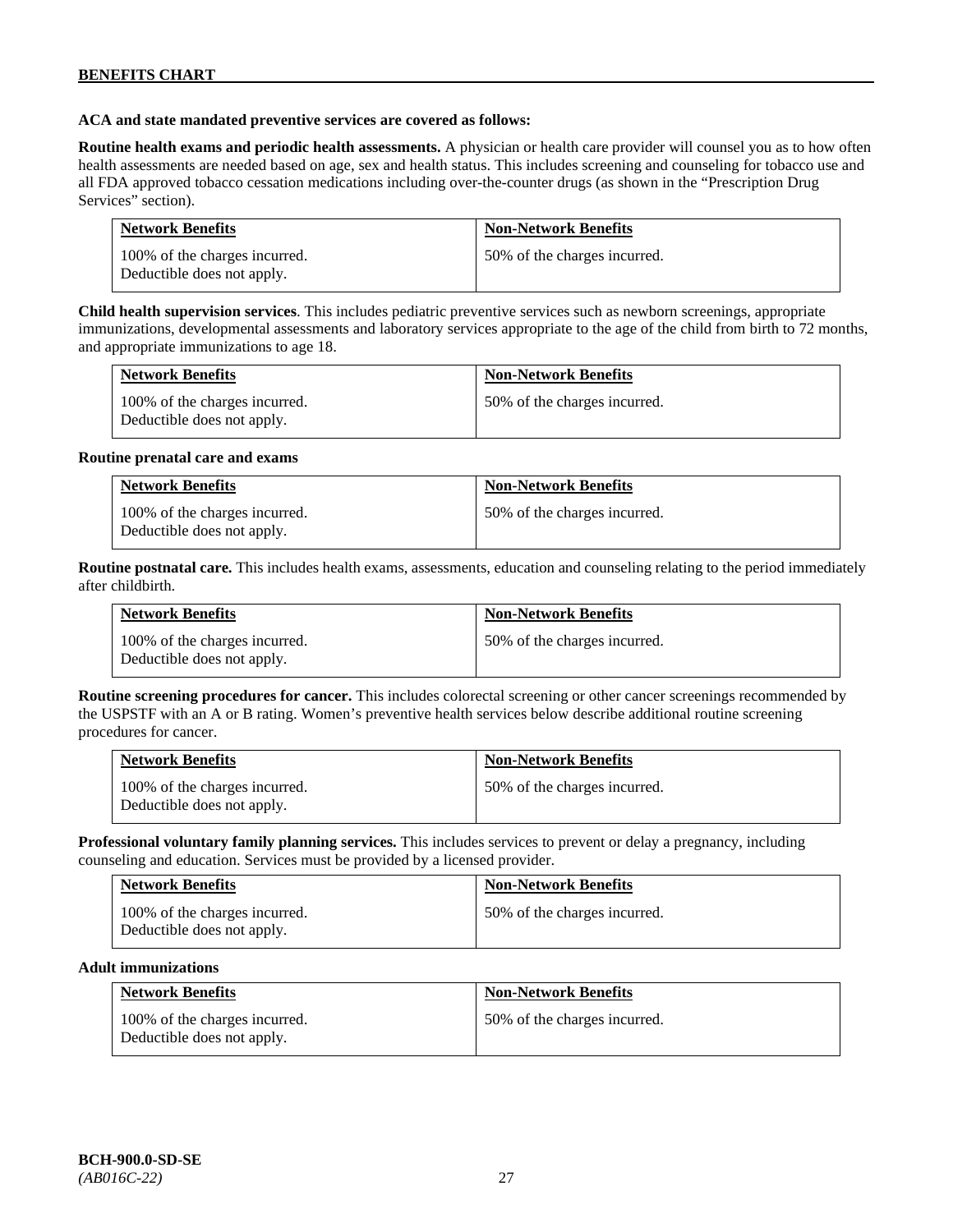**Women's preventive health services.** This includes mammograms, screenings for cervical cancer (pap smears), breast pumps, human papillomavirus (HPV) testing, counseling for sexually transmitted infections, and counseling and screening for human immunodeficiency virus (HIV) and all FDA approved contraceptive methods as prescribed by a doctor, sterilization procedures, education and counseling (see the "Prescription Drug Services" section for coverage of oral contraceptive drugs). For women whose family history is associated with an increased risk for BRCA1 or BRCA2 gene mutations, we cover genetic counseling and BRCA screening without cost sharing, if appropriate and as determined by a physician.

| <b>Network Benefits</b>                                     | <b>Non-Network Benefits</b>  |
|-------------------------------------------------------------|------------------------------|
| 100% of the charges incurred.<br>Deductible does not apply. | 50% of the charges incurred. |

**Obesity Screening and Management.** We cover obesity screening and counseling for all ages during a routine preventive care exam. If you are age 18 or older and have a body mass index of 30 or more, we also cover intensive obesity management to help you lose weight. Your primary care doctor can coordinate these services.

| <b>Network Benefits</b>                                     | <b>Non-Network Benefits</b>  |
|-------------------------------------------------------------|------------------------------|
| 100% of the charges incurred.<br>Deductible does not apply. | 50% of the charges incurred. |

## **In addition to any ACA or state mandated preventive services referenced above, we cover the following eligible services:**

#### **Routine eye and hearing exams**

| <b>Network Benefits</b>                                     | <b>Non-Network Benefits</b>  |
|-------------------------------------------------------------|------------------------------|
| 100% of the charges incurred.<br>Deductible does not apply. | 50% of the charges incurred. |

**Ovarian cancer surveillance tests for women who are at risk.** "At risk for ovarian cancer" means (1) having a family history that includes any of the following: one or more first-degree or second-degree relatives with ovarian cancer, clusters of female relatives with breast cancer or nonpolyposis colorectal cancer; or (2) testing positive for BRCA1 or BRCA2 mutations. "Surveillance tests for ovarian cancer" means annual screening using: CA-125 serum tumor marker testing, transvaginal ultrasound, pelvic examination or other proven ovarian cancer screening tests currently being evaluated by the federal Food and Drug Administration or by the National Cancer Institute.

| <b>Network Benefits</b>                              | <b>Non-Network Benefits</b>                             |
|------------------------------------------------------|---------------------------------------------------------|
| Coverage level is same as corresponding Network      | Coverage level is same as corresponding Non-Network     |
| Benefit, depending on type of service provided, such | Benefit, depending on type of service provided, such as |
| as Diagnostic Imaging Services, Laboratory Services  | Diagnostic Imaging Services, Laboratory Services        |
| Office Visits for Illness or Injury or Preventive    | Office Visits for Illness or Injury or Preventive       |
| Services.                                            | Services.                                               |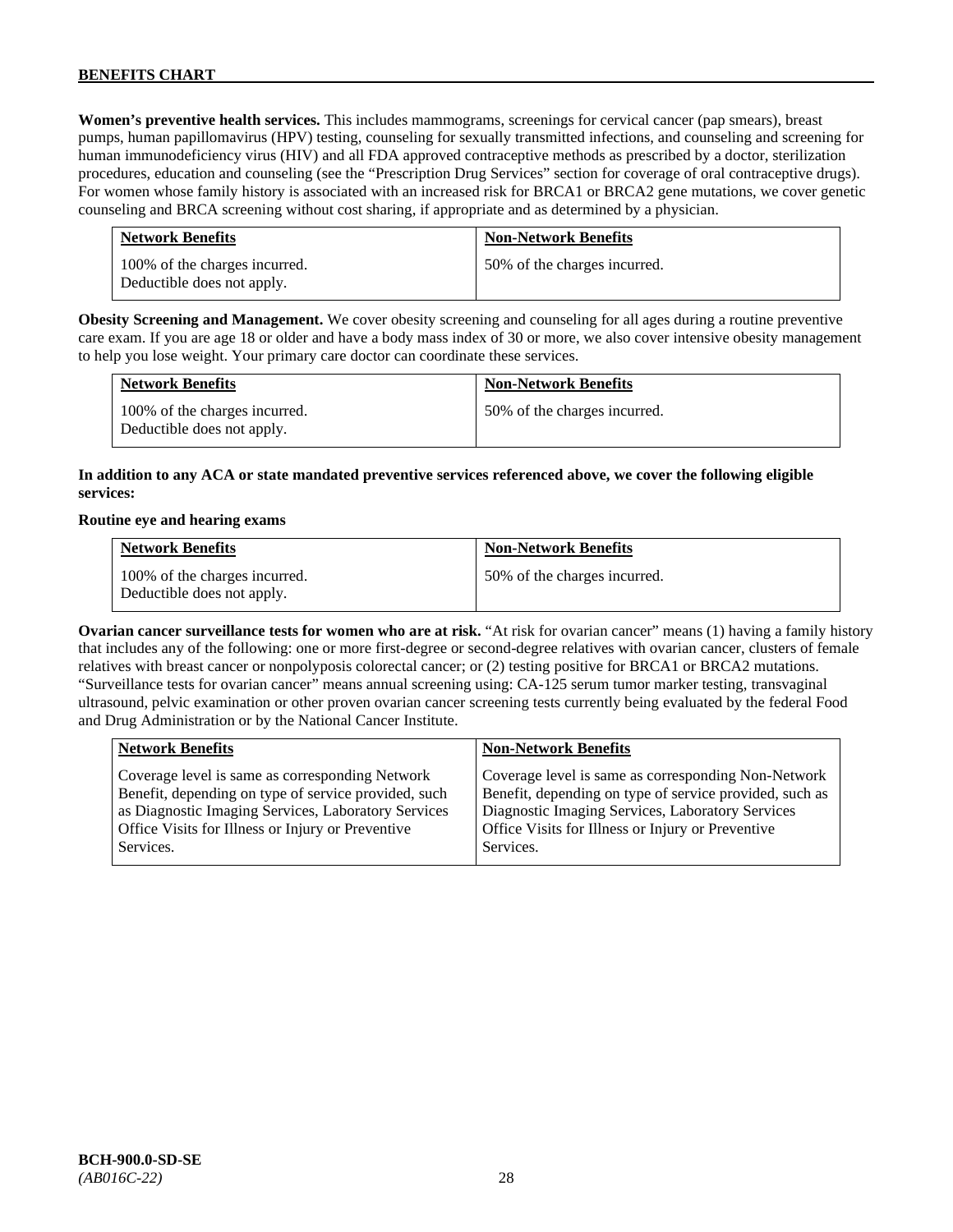**Peak flow meters for Insureds diagnosed with asthma.** Must be prescribed by a licensed provider.

| Network Benefits                                            | <b>Non-Network Benefits</b>   |
|-------------------------------------------------------------|-------------------------------|
| 100% of the charges incurred.<br>Deductible does not apply. | 150% of the charges incurred. |

**Glucose meters prescribed by a licensed provider** (other than continuous glucose monitoring systems which are covered under the "Diabetic Equipment and Supplies" section in this Benefits Chart)

| <b>Network Benefits</b>                                                                       | <b>Non-Network Benefits</b>  |
|-----------------------------------------------------------------------------------------------|------------------------------|
| 100% of the charges incurred.<br>Deductible does not apply.                                   | 50% of the charges incurred. |
| Glucose meters are limited to meters on the formulary<br>and must be obtained from a pharmacy |                              |

### **Retinopathy screening for Insureds diagnosed with diabetes**

| <b>Network Benefits</b>                                     | <b>Non-Network Benefits</b>  |
|-------------------------------------------------------------|------------------------------|
| 100% of the charges incurred.<br>Deductible does not apply. | 50% of the charges incurred. |

### **Hemoglobin A1C testing for Insureds diagnosed with diabetes**

| Network Benefits                                            | <b>Non-Network Benefits</b>  |
|-------------------------------------------------------------|------------------------------|
| 100% of the charges incurred.<br>Deductible does not apply. | 50% of the charges incurred. |

### **International Normalized Ratio (INR) testing for Insureds diagnosed with liver disease and/or bleeding disorders**

| Network Benefits                                            | <b>Non-Network Benefits</b>  |
|-------------------------------------------------------------|------------------------------|
| 100% of the charges incurred.<br>Deductible does not apply. | 50% of the charges incurred. |

### **Low-density Lipoprotein (LDL) testing for Insureds diagnosed with heart disease**

| <b>Network Benefits</b>                                     | <b>Non-Network Benefits</b>   |
|-------------------------------------------------------------|-------------------------------|
| 100% of the charges incurred.<br>Deductible does not apply. | 150% of the charges incurred. |

#### **Limitations:**

• Services are not preventive if received as part of a visit to diagnose, manage or maintain an acute or chronic medical condition, illness or injury. When that occurs, unless otherwise indicated above, standard deductibles, copayments or coinsurance apply.

#### **Not Covered:**

See "Services Not Covered" in the Certificate.

## **TELEHEALTH/TELEMEDICINE SERVICES**

#### **Definitions:**

**Telehealth, Telemedicine, or Virtual Care.** This is a means of communication between a health care professional and a patient. This includes the use of secure electronic information, imaging, and communication technologies, including:

- interactive audio or audio-video
- interactive audio with store-and-forward technology

# **BCH-900.0-SD-SE**

*(AB016C-22)* 29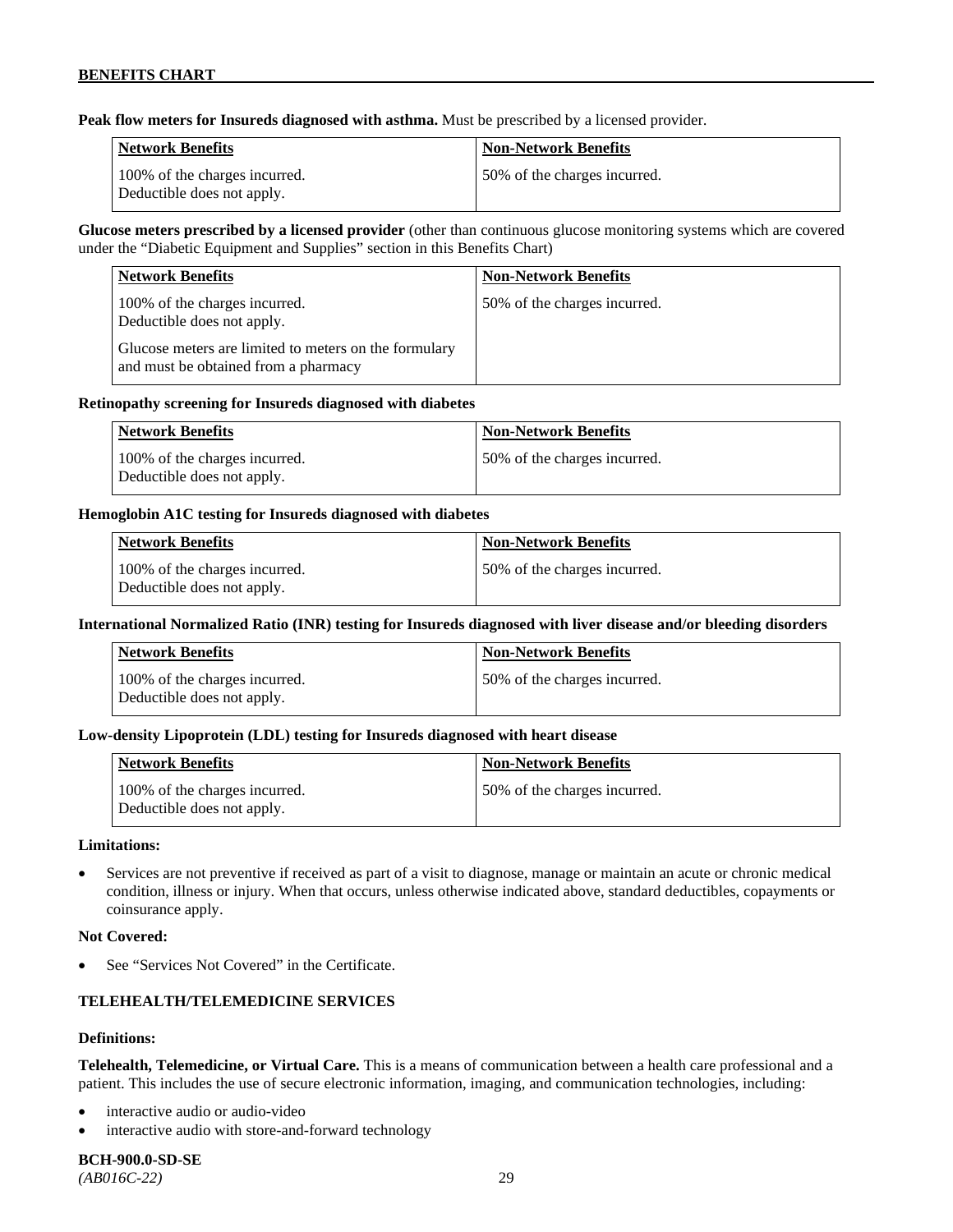- chat-based and email-based systems
- physician-to-physician consultation
- patient education
- data transmission
- data interpretation
- digital diagnostics (algorithm-enabled diagnostic support)
- digital therapeutics (the use of personal health devices and sensors, either alone or in combination with conventional drug therapies, for disease prevention and management)

## Services can be delivered:

Synchronously: the patient and health care professional are engaging with one another at the same time; or Asynchronously: the patient and health care professional engage with each other at different points in time.

**Telephone Visits.** Live, synchronous, interactive encounters over the telephone between a patient and a healthcare provider.

**E-visit or chat-based visits.** Asynchronous online or mobile app encounters to discuss a patient's personal health information, vital signs, and other physiologic data or diagnostic images. The healthcare provider reviews and delivers a consultation, diagnosis, prescription or treatment plan after reviewing the patient's visit information.

**Virtuwell.** This is an online service for you to receive a diagnosis and treatment for certain conditions, such as a cold, flu, ear pain and sinus infections. You may access the Virtuwell website at [Virtuwell.com.](https://www.virtuwell.com/)

**Video Visits.** Live, synchronous, interactive encounters using secure web-based video between a patient and a healthcare provider.

# **Covered Services:**

The Plan covers the following methods of receiving care for services that would be eligible under the Plan if the service were provided in person.

### **Scheduled Telephone Visits**

| <b>Network Benefits</b>      | <b>Non-Network Benefits</b>  |
|------------------------------|------------------------------|
| 70% of the charges incurred. | 50% of the charges incurred. |

### **E-visits**

### **Access to online care through Virtuwell at [Virtuwell.com](http://www.virtuwell.com/)**

| <b>Network Benefits</b>       | <b>Non-Network Benefits</b> |
|-------------------------------|-----------------------------|
| 100% of the charges incurred. | Not applicable.             |

### **All other E-visits**

| <b>Network Benefits</b>      | <b>Non-Network Benefits</b>  |
|------------------------------|------------------------------|
| 70% of the charges incurred. | 50% of the charges incurred. |

### **Video visits**

| <b>Network Benefits</b>                                                                                                                                                                                 | <b>Non-Network Benefits</b>                                                                                                                            |
|---------------------------------------------------------------------------------------------------------------------------------------------------------------------------------------------------------|--------------------------------------------------------------------------------------------------------------------------------------------------------|
| Coverage level is same as corresponding Network<br>benefit, depending on type of service provided, such as<br>Office Visits for Illness or Injury, Inpatient or<br><b>Outpatient Hospital Services.</b> | Coverage level is same as corresponding Non-Network<br>Benefit, depending on type of service provided, such as<br>Office Visits for Illness or Injury. |

### **Not Covered:**

See "Services Not Covered" in the Certificate.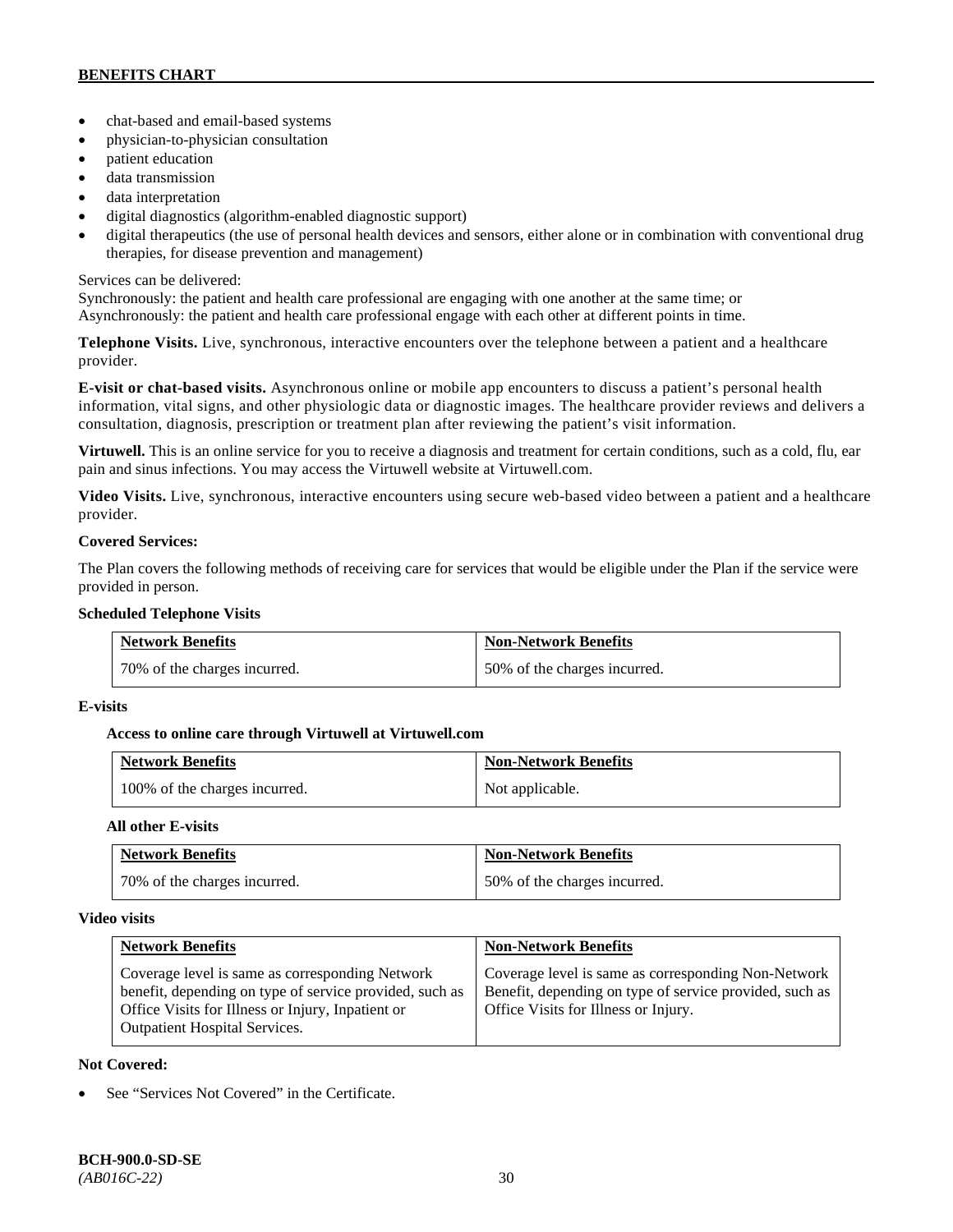# **TRANSPLANT SERVICES**

### **Applicable Definitions:**

**Autologous.** This is when the source of cells is from the individual's own marrow or stem cells.

**Allogeneic.** This is when the source of cells is from a related or unrelated donor's marrow or stem cells.

**Autologous Bone Marrow Transplant.** This is when the bone marrow is harvested from the individual and stored. The patient undergoes treatment which includes tumor ablation with high-dose chemotherapy and/or radiation. The bone marrow is reinfused (transplanted).

**Allogeneic Bone Marrow Transplant.** This is when the bone marrow is harvested from the related or unrelated donor and stored. The patient undergoes treatment which includes tumor ablation with high-dose chemotherapy and/or radiation. The bone marrow is reinfused (transplanted).

**Autologous/Allogeneic Stem Cell Support.** This is a treatment process that includes stem cell harvest from either bone marrow or peripheral blood, tumor ablation with high-dose chemotherapy and/or radiation, stem cell reinfusion, and related care. Autologous/allogeneic bone marrow transplantation and high dose chemotherapy with peripheral stem cell rescue/support are considered to be autologous/allogeneic stem cell support.

**Designated Transplant Center.** This is any health care provider, group or association of health care providers designated by us to provide services, supplies or drugs for specified transplants for our Insureds.

**Transplant Services.** This is transplantation (including retransplants) of the human organs or tissue listed below, including all related post-surgical treatment, follow-up care and drugs and multiple transplants for a related cause. Transplant services do not include other organ or tissue transplants or surgical implantation of mechanical devices functioning as a human organ, except surgical implantation of an FDA approved Ventricular Assist Device (VAD) or total artificial heart, functioning as a temporary bridge to heart transplantation.

Prior authorization is required prior to consultation to support coordination of care and benefits.

### **Covered Services:**

We cover eligible transplant services (as defined above) while you are covered under this Benefits Chart. Transplants that will be considered for coverage are limited to the following:

- Kidney transplants for end-stage disease.
- Cornea transplants for end-stage disease.
- Heart transplants for end-stage disease.
- Lung transplants or heart/lung transplants for: (1) primary pulmonary hypertension; (2) Eisenmenger's syndrome; (3) end-stage pulmonary fibrosis; (4) alpha 1 antitrypsin disease; (5) cystic fibrosis; and (6) emphysema.
- Liver transplants for: (1) biliary atresia in children; (2) primary biliary cirrhosis; (3) post-acute viral infection (including hepatitis A, hepatitis B antigen e negative and hepatitis C) causing acute atrophy or post-necrotic cirrhosis; (4) primary sclerosing cholangitis; (5) alcoholic cirrhosis; and (6) hepatocellular carcinoma.
- Allogeneic bone marrow transplants or peripheral stem cell support associated with high dose chemotherapy for: (1) acute myelogenous leukemia; (2) acute lymphocytic leukemia; (3) chronic myelogenous leukemia; (4) severe combined immunodeficiency disease; (5) Wiskott-Aldrich syndrome; (6) aplastic anemia; (7) sickle cell anemia; (8) non-relapsed or relapsed non-Hodgkin's lymphoma; (9) multiple myeloma; and (10) testicular cancer.
- Autologous bone marrow transplants or peripheral stem cell support associated with high-dose chemotherapy for: (1) acute leukemias; (2) non-Hodgkin's lymphoma; (3) Hodgkin's disease; (4) Burkitt's lymphoma; (5) neuroblastoma; (6) multiple myeloma; (7) chronic myelogenous leukemia; and (8) non-relapsed non-Hodgkin's lymphoma.
- Pancreas transplants for simultaneous pancreas-kidney transplants for diabetes, pancreas after kidney, living related segmental simultaneous pancreas kidney transplantation and pancreas transplant alone.

To receive Network Benefits, charges for transplant services must be incurred at a Designated Transplant Center.

The transplant-related treatment provided, including expenses incurred for directly related donor services, shall be subject to and in accordance with the provisions, limitations, maximum and other terms of this Benefits Chart.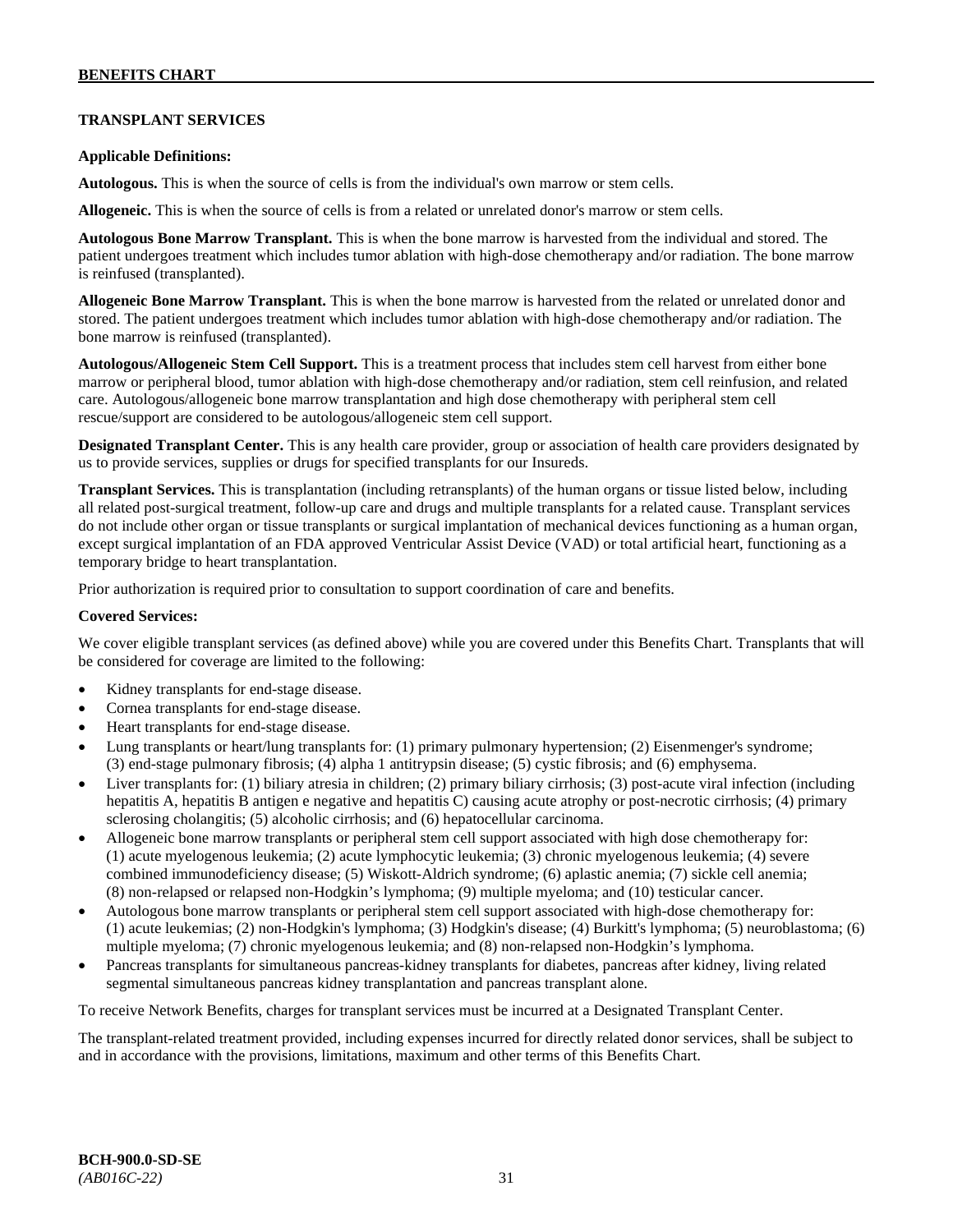Medical and hospital expenses of the donor are covered only when the recipient is an Insured and the transplant and directly related donor expenses have been prior authorized for coverage. Treatment of medical complications that may occur to the donor are not covered. Donors are not considered Insureds, and are therefore not eligible for the rights afforded to Insureds under the Certificate.

The list of eligible transplant services and coverage determinations are based on established medical policies, which are subject to periodic review and modifications by the medical director.

| <b>Network Benefits</b>                          | <b>Non-Network Benefits</b>                          |
|--------------------------------------------------|------------------------------------------------------|
| See Network Inpatient Hospital Services benefit. | See Non-Network Inpatient Hospital Services benefit. |

### **Transplant travel benefit for network benefits**

We may provide travel and lodging when an Insured needs a transplant and a designated transplant center is greater than 100 miles from the Insured's primary address.

This benefit is subject to our medical policies (medical coverage criteria). Coverage criteria are available by calling Member Services, or logging on to your "*my*HealthPartners" account a[t healthpartners.com.](http://www.healthpartners.com/)

When submitting receipts for travel and lodging, the Insured will need to attach a letter explaining that the receipts are in conjunction with an authorized organ or bone marrow transplant and include the recipient's name and member ID number or complete a Lodging and Travel Claim form with the receipts.

| <b>Network Benefits</b>                                                                                                                                                                                                                                                                                  | <b>Non-Network Benefits</b> |
|----------------------------------------------------------------------------------------------------------------------------------------------------------------------------------------------------------------------------------------------------------------------------------------------------------|-----------------------------|
| Transplant travel benefits are covered under the<br>Network transplant services benefit.                                                                                                                                                                                                                 | No coverage.                |
| Expenses for travel and lodging for the insured (the<br>transplant recipient) and one adult companion, or up to<br>two companions for a transplant recipient who is a<br>minor dependent, may be covered up to a maximum of<br>\$10,000 per transplant.<br>Lodging coverage is limited to \$100 per day. |                             |

### **Not Covered:**

- We consider the following transplants to be investigative and do not cover them: surgical implantation of mechanical devices functioning as a permanent substitute for human organ, non-human organ implants and/or transplants and other transplants not specifically listed in this Benefits Chart.
- See "Services Not Covered" in the Certificate.